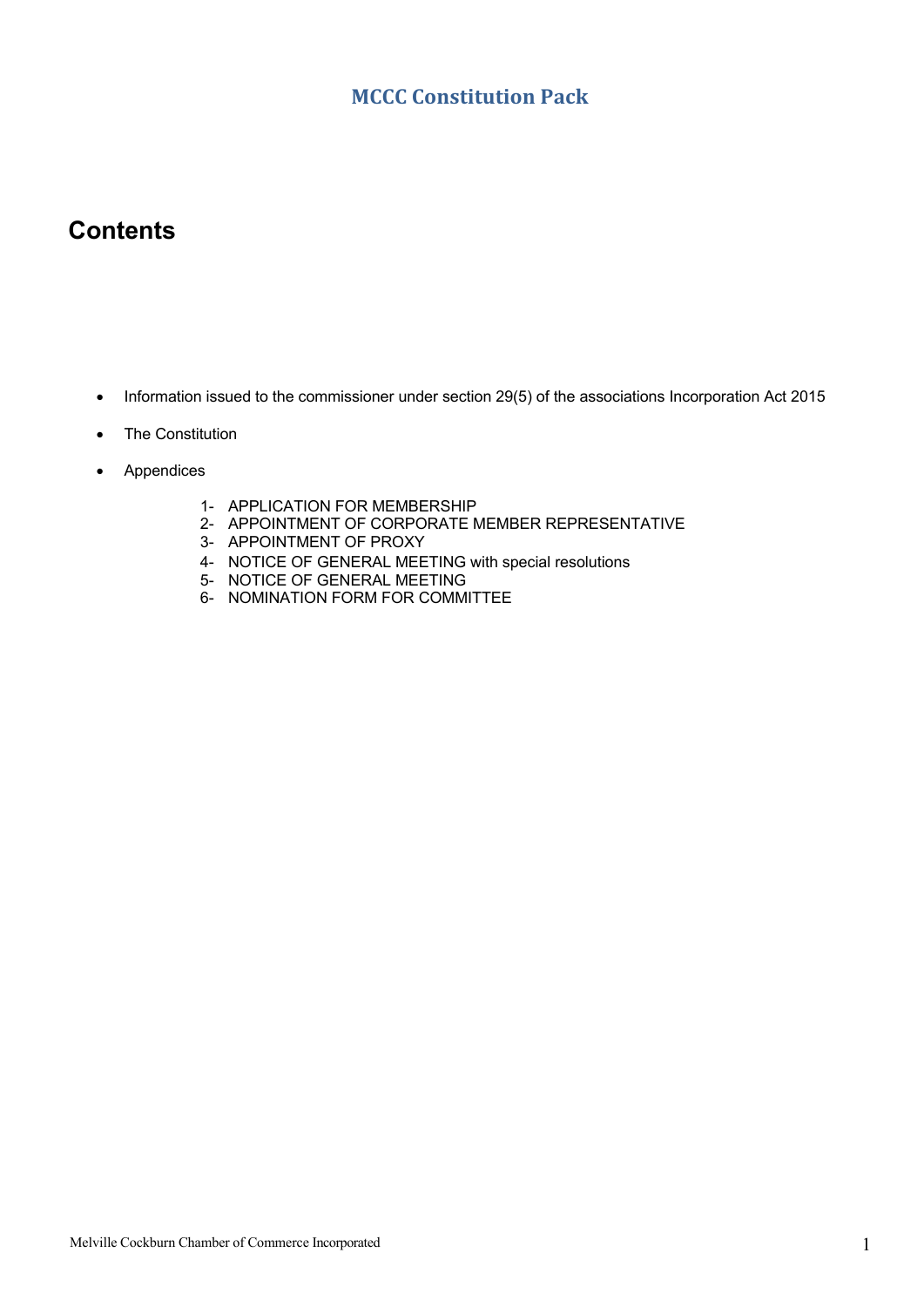#### **Information provided to the Commissioner under section 29(5) – Associations Incorporation Act 2015**

- A. The name of the Association is: **Melville Cockburn Chamber of Commerce Incorporated**…
- B. The objects of the Association are:
	- a) To promote and foster:-
		- (i) Reciprocal trade;
		- (ii) Exchange of business knowledge between Members;
		- (iii) Member business and social contact on a regular basis;

(iv) To act as a representative body in matters of interest to Members, in a non-political, non sectarian manner;

b) To organise and associate together and foster co-operation among Members of all sections of the community both commercial and professional;

c) To promote and further the interest of the Chamber;

d) To promote, or oppose any legislative measures affecting or likely to affect Association Members and make representations to Governments, Ministers of State and any administrative bodies, State, Federal or Local on all or any matters relevant to the commercial and professional community;

e) To organise and promote education and training in management and business skills;

f) To amalgamate, co-operate or affiliate with any Association, society or other body having objects wholly or partly similar to those of the Chamber;

g) To establish and administer scholarships and prizes and to make gifts for any purpose;

h) To collect, statistics and other information relating to the commercial and professional community;

i) To improve and elevate technical general knowledge of Members in connection with their businesses and with a view there to provide for the delivery of lectures, the holding of classes and other like means of disseminating knowledge;

j) To assist Members and facilitate the giving of assistance by Members to each other in the performance of their business;

k) To engage employees and pay to salaries, wages, gratuities and superannuation;

l) To promote public discussion on and to act as the spokesperson for the retail, commercial and industrial sector in the Melville/Cockburn area; and

m) To do all such other things incidental or conducive to the attainment of the objects and the exercise of the powers of the Association.

- C. Any **Twenty** members personally present (being members entitled to vote under these rules at a general meeting) will constitute a quorum for the conduct of business at a general meeting.
- D. Any **Four** committee members constitute a quorum for the conduct of the business of a committee meeting.

The association's financial year will be the period of 12 months commencing on **1st July** and ending on the **30th August** of each year.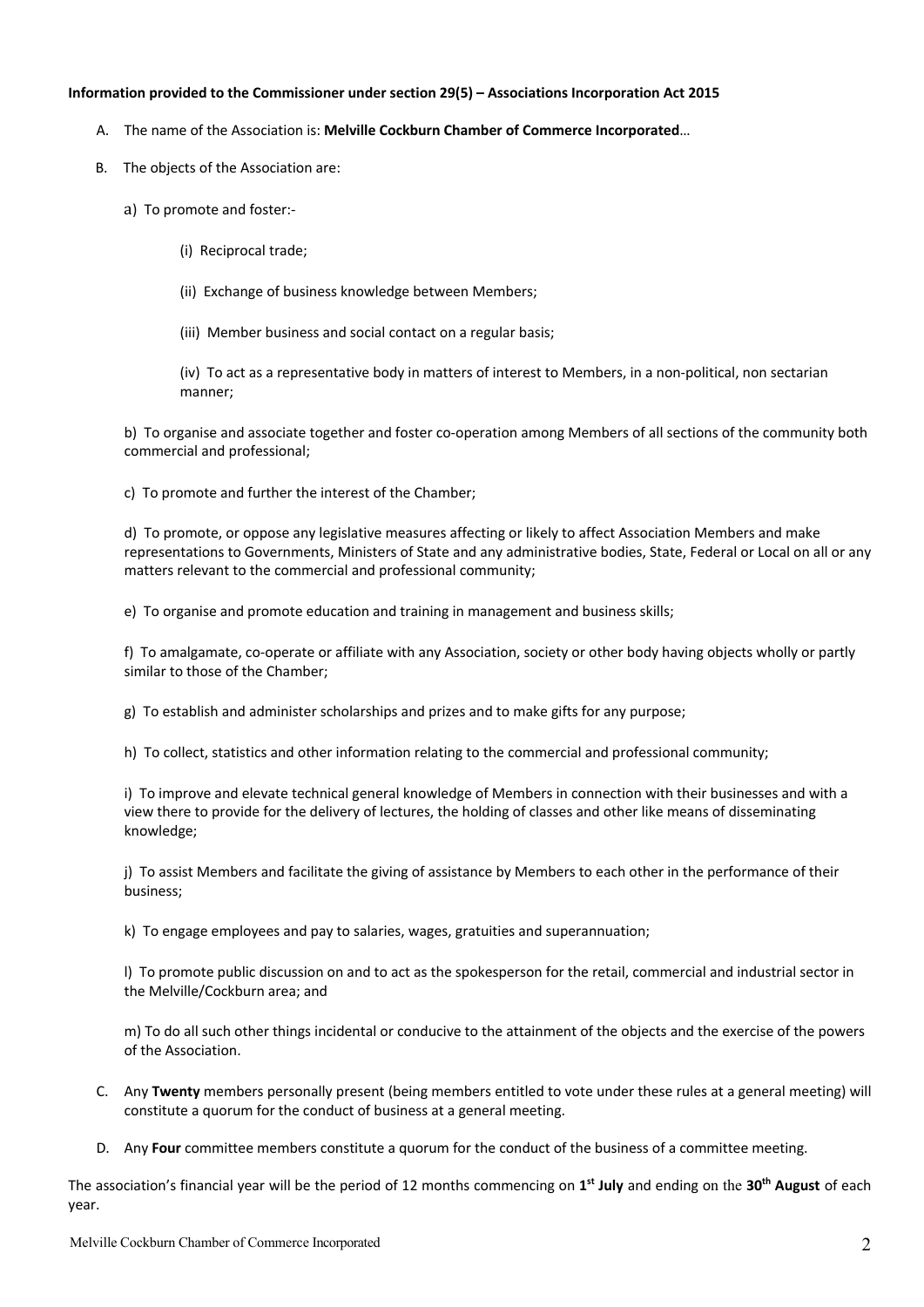# **Melville Cockburn Chamber of Commerce Incorporated**

# **Constitution**

# **October 2021**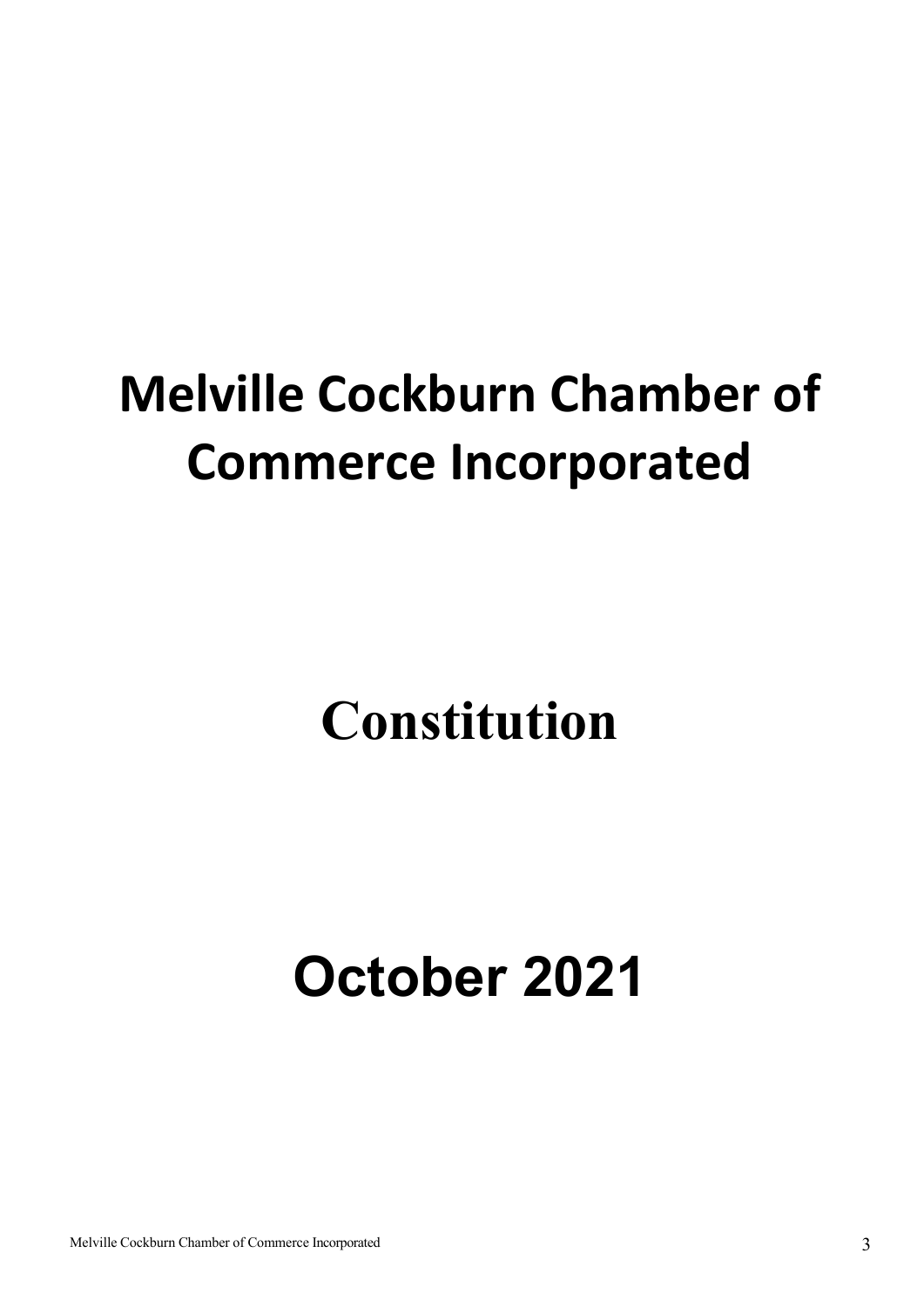#### **PART 1 — PRELIMINARY**

#### **1. Terms used**

In these rules, unless the contrary intention appears —

*Act* means the *Associations Incorporation Act 2015*;

*associate member* means a member with the rights referred to in rule 8(6);

*Association* means the incorporated association to which these rules apply;

*books*, of the Association, includes the following —

- (a) a register;
- (b) financial records, financial statements or financial reports, however compiled, recorded or stored;
- (c) a document;
- (d) any other record of information;

*by laws* means by-laws made by the Association under rule 64;

*president* means the Committee member holding office as the president of the Association;

*Commissioner* means the person for the time being designated as the Commissioner under section 153 of the Act;

*committee* means the management committee of the Association;

*committee meeting* means a meeting of the committee;

*committee member* means a member of the committee;

*financial records* includes —

- (a) invoices, receipts, orders for the payment of money, bills of exchange, cheques, promissory notes and vouchers; and
- (b) documents of prime entry; and
- (c) working papers and other documents needed to explain
	- (i) the methods by which financial statements are prepared; and
	- (ii) adjustments to be made in preparing financial statements;

*financial report*, of a tier 2 association or a tier 3 association, has the meaning given in section 63 of the Act;

*financial statements* means the financial statements in relation to the Association required under Part 5 Division 3 of the Act;

*financial year*, of the Association, has the meaning given in rule 2;

*general meeting*, of the Association, means a meeting of the Association that all members are entitled to receive notice of and to attend;

*member* means a person (including a body corporate) who is an ordinary member or an associate member of the Association;

*ordinary committee member* means a committee member who is not an office holder of the Association under rule 27(3);

*ordinary member* means a member with the rights referred to in rule 8(5);

*register of members* means the register of members referred to in section 53 of the Act;

*rules* means these rules of the Association, as in force for the time being;

*secretary* means the committee member holding office as the secretary of the Association;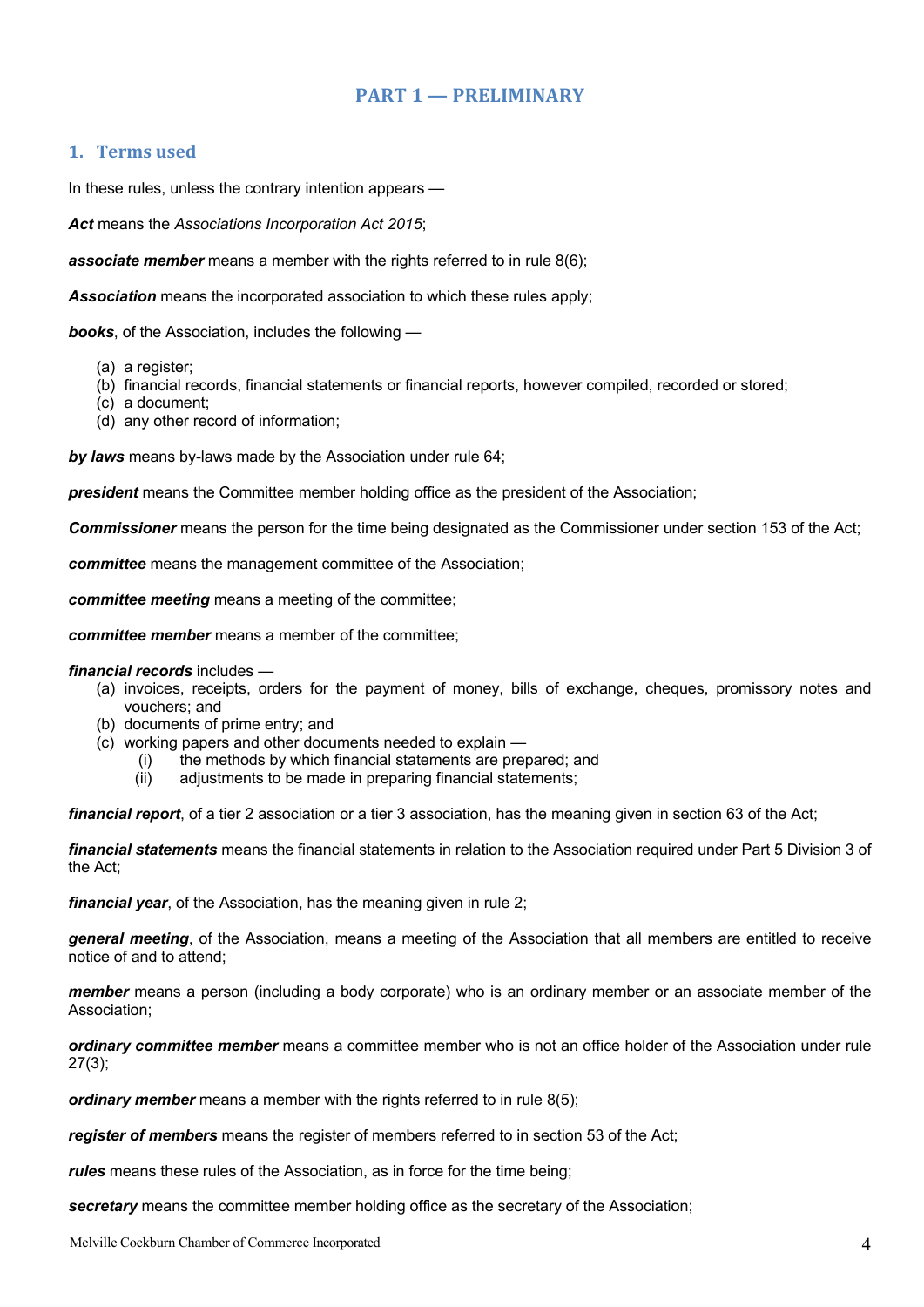*special general meeting* means a general meeting of the Association other than the annual general meeting;

*special resolution* means a resolution passed by the members at a general meeting in accordance with section 51 of the Act;

**subcommittee** means a subcommittee appointed by the committee under rule 48(1)(a);

*tier 1 association* means an incorporated association to which section 64(1) of the Act applies;

*tier 2 association* means an incorporated association to which section 64(2) of the Act applies;

*tier 3 association* means an incorporated association to which section 64(3) of the Act applies;

*treasurer* means the committee member holding office as the treasurer of the Association.

#### **2. Financial year**

- (1) The first financial year of the Association is to be the period notified to the Commissioner under section 7(4)(e) or, if relevant, section 29(5)(e) of the Act.
- (2) Each subsequent financial year of the Association is the period of 12 months commencing at the termination of the first financial year or the anniversary of that termination.

Test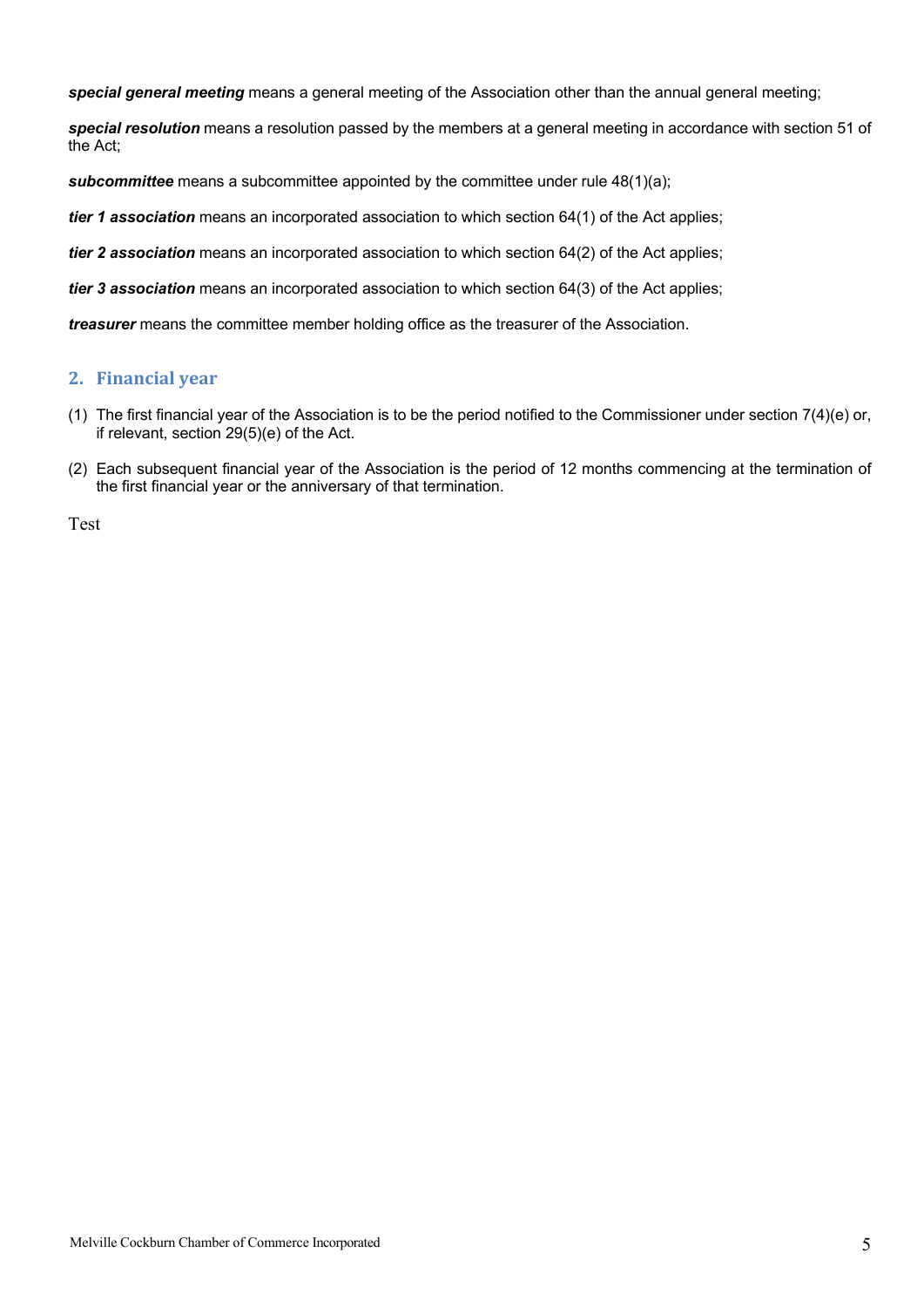#### **PART 2 — ASSOCIATION TO BE NOT FOR PROFIT BODY**

#### **3.** Not-for-profit body

- (1) The property and income of the Association must be applied solely towards the promotion of the objects or purposes of the Association and no part of that property or income may be paid or otherwise distributed, directly or indirectly, to any member, except in good faith in the promotion of those objects or purposes.
- (2) A payment may be made to a member out of the funds of the Association only if it is authorised under subrule (3).
- (3) A payment to a member out of the funds of the Association is authorised if it is
	- (a) the payment in good faith to the member as reasonable remuneration for any services provided to the Association, or for goods supplied to the Association, in the ordinary course of business; or
	- (b) the payment of interest, on money borrowed by the Association from the member, at a rate not greater than the cash rate published from time to time by the Reserve Bank of Australia; or
	- (c) the payment of reasonable rent to the member for premises leased by the member to the Association; or
	- (d) the reimbursement of reasonable expenses properly incurred by the member on behalf of the Association.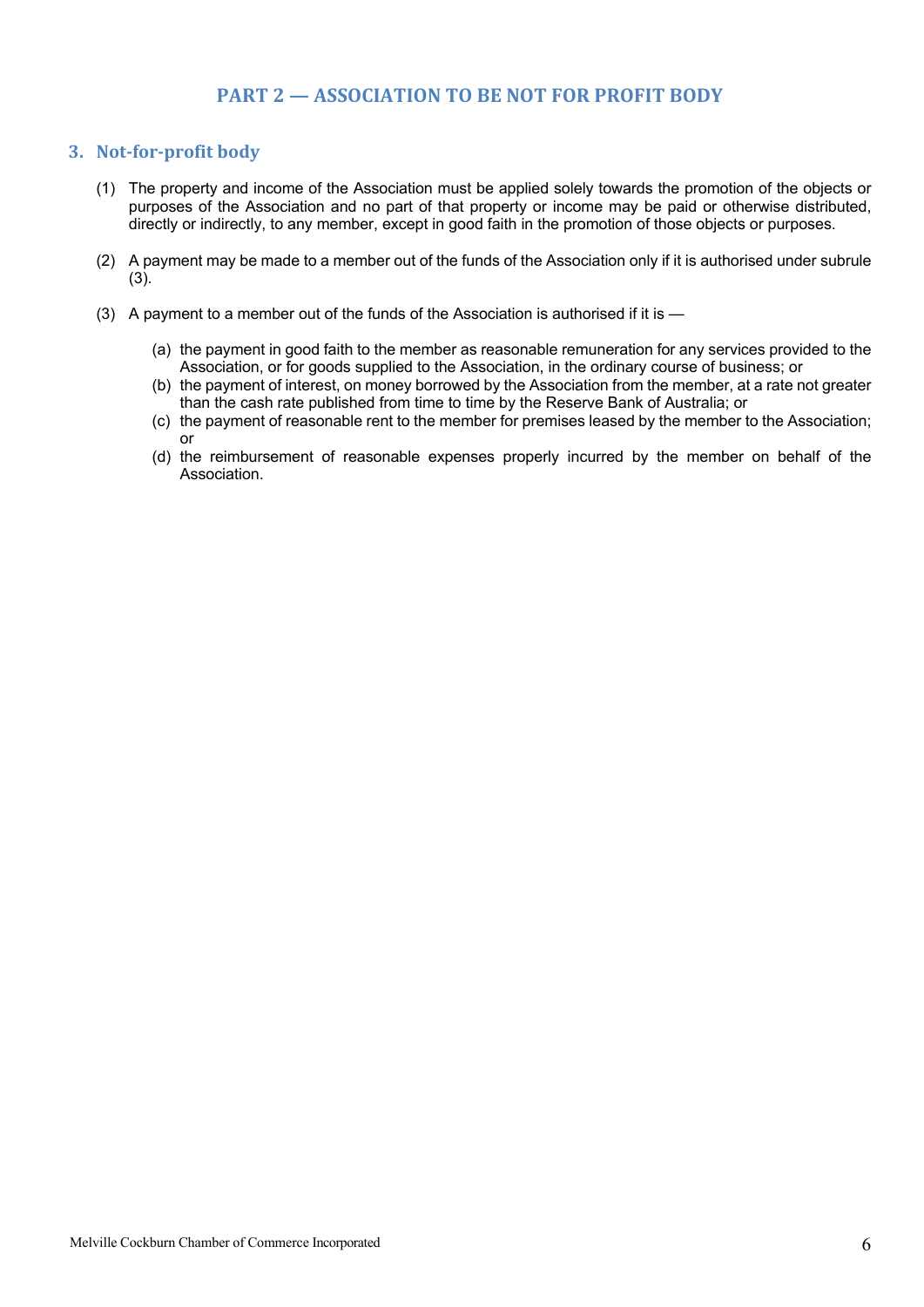#### **PART 3 — MEMBERS**

#### **Division 1 — Membership**

#### **4.** Eligibility for membership

- (1) Any person or entity who supports the objects or purposes of the Association is eligible to apply to become a member.
- (2) An individual who has not reached the age of 15 years is not eligible to apply for a class of membership that confers full voting rights.

#### **5.** Applying for membership

- (1) A person who wants to become a member must apply in writing to the Association.
- (2) The application must include a member's nomination of the applicant for membership.
- (3) The application must be signed by the applicant and the member nominating the applicant.
- (4) The applicant must specify in the application the class of membership, if there is more than one, to which the application relates.

#### **6. Dealing with membership applications**

- (1) The committee must consider each application for membership of the Association and decide whether to accept or reject the application.
- (2) Subject to subrule (3), the committee must consider applications in the order in which they are received by the Association.
- (3) The committee may delay its consideration of an application if the committee considers that any matter relating to the application needs to be clarified by the applicant or that the applicant needs to provide further information in support of the application.
- (4) The committee must not accept an application unless the applicant
	- (a) is eligible under rule 4; and
	- (b) has applied under rule 5.
- (5) The committee may reject an application even if the applicant
	- (a) is eligible under rule 4; and
	- (b) has applied under rule 5.
- (6) The committee must notify the applicant of the committee's decision to accept or reject the application as soon as practicable after making the decision.
- (7) If the committee rejects the application, the committee is not required to give the applicant its reasons for doing so.

#### **7.** Becoming a member

An applicant for membership of the Association becomes a member when —

- (a) the committee accepts the application; and
- (b) the applicant pays any membership fees payable to the Association under rule 12.

#### **8.** Classes of membership

(1) The Association consists of ordinary members and any associate members provided for under subrule (2).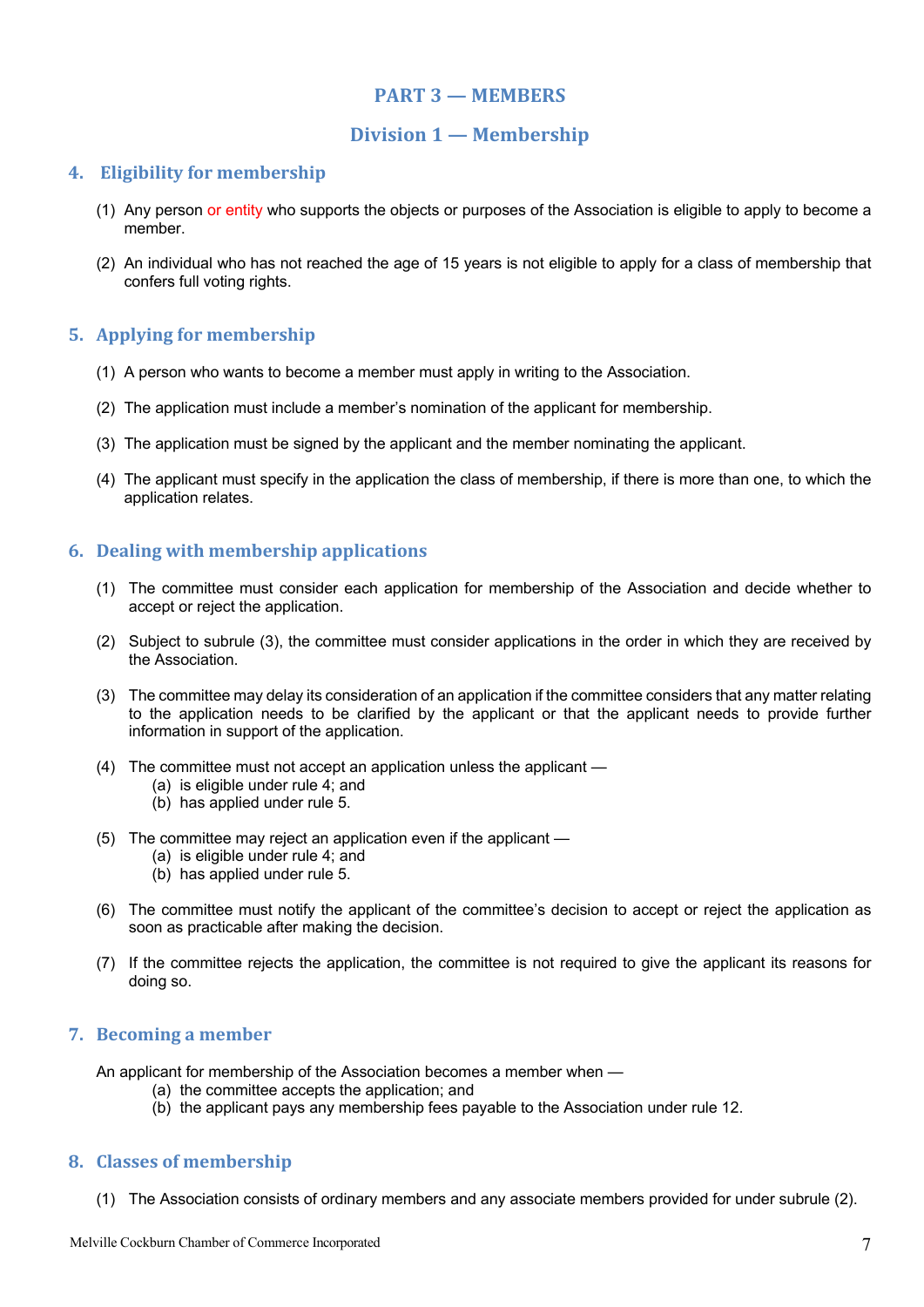- (2) The Association may have any class of associate membership approved by resolution at a general meeting, including but not limited to junior membership, senior membership, honorary membership and life membership.
- (3) An individual who has not reached the age of 15 years is only eligible to be an associate member.
- (4) A person can only be an ordinary member or belong to one class of associate membership.
- (5) An ordinary member has full voting rights and any other rights conferred on members by these rules or approved by resolution at a general meeting or determined by the committee.
- (6) An associate member has the rights referred to in subrule (5) other than full voting rights.
- (7) The number of members of any class is not limited unless otherwise approved by resolution at a general meeting.

#### **9.** When membership ceases

- (1) A person ceases to be a member when any of the following takes place
	- (a) for a member who is an individual, the individual dies;
	- (b) for a member who is a body corporate, the body corporate is wound up;
	- (c) the person resigns from the Association under rule 10;
	- (d) the person is expelled from the Association under rule 15;
	- (e) the person ceases to be a member under rule 12(4).
- (2) The secretary must keep a record, for at least one year after a person ceases to be a member, of
	- (a) the date on which the person ceased to be a member; and
	- (b) the reason why the person ceased to be a member.

#### **10.Resignation**

- (1) A member may resign from membership of the Association by giving written notice of the resignation to the secretary.
- (2) The resignation takes effect
	- (a) when the secretary receives the notice; or
	- (b) if a later time is stated in the notice, at that later time.

(3) A person who has resigned from membership of the Association remains liable for any fees that are owed to the Association (the *owed amount*) at the time of resignation.

(4) The owed amount may be recovered by the Association in a court of competent jurisdiction as a debt due to the Association.

#### **11. Rights not transferable**

The rights of a member are not transferable and end when membership ceases.

#### **Division 2 — M**e**mbership fees**

#### **12.Membership fees**

- (1) The committee must determine the entrance fee (if any) and the annual membership fee (if any) to be paid for membership of the Association.
- (2) The fees determined under subrule (1) may be different for different classes of membership.
- (3) A member must pay the annual membership fee to the treasurer, or another person authorised by the committee to accept payments, by the date (the *due date*) determined by the committee.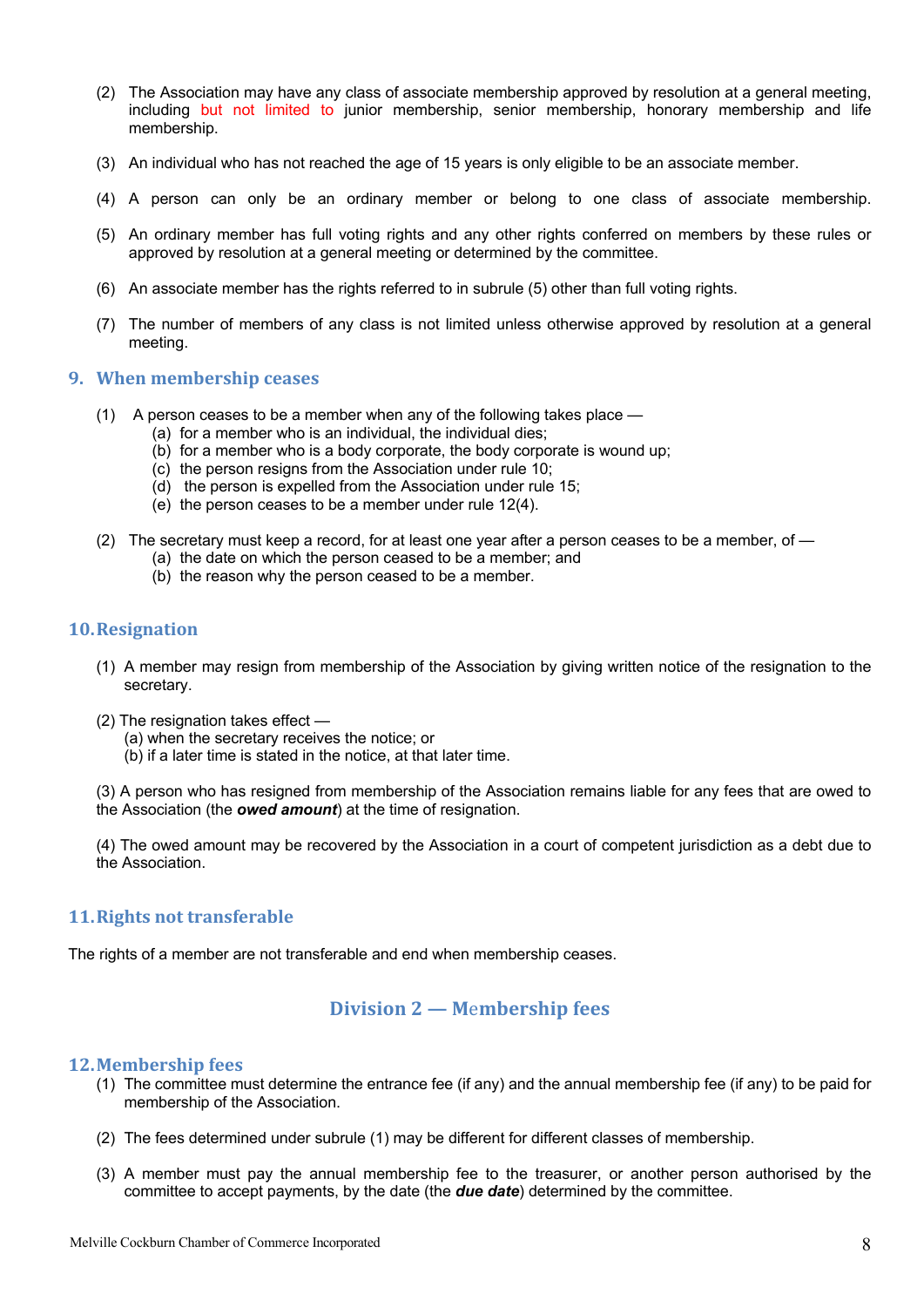- (4) If a member has not paid the annual membership fee within the period of 3 months after the due date, the member ceases to be a member on the expiry of that period.
- (5) If a person who has ceased to be a member under subrule (4) offers to pay the annual membership fee after the period referred to in that subrule has expired —
	- (a) the committee may, at its discretion, accept that payment; and
	- (b) if the payment is accepted, the person's membership is reinstated from the date the payment is accepted.
	- (c) The Committee may in its absolute discretion remit the whole or any part of the nomination fee.

#### **Division 3 — Register of members**

#### **13. Register of members**

- (1) The secretary, or another person authorised by the committee, is responsible for the requirements imposed on the Association under section 53 of the Act to maintain the register of members and record in that register any change in the membership of the Association.
- (2) In addition to the matters referred to in section 53(2) of the Act, the register of members must include the class of membership (if applicable) to which each member belongs and the date on which each member becomes a member.
- (3) The register of members must be kept at the secretary's place of residence, or at another place determined by the committee.
- (4) A member who wishes to inspect the register of members must contact the secretary to make the necessary arrangements.
- $(5)$  If
	- (a) a member inspecting the register of members wishes to make a copy of, or take an extract from, the register under section 54(2) of the Act; or
	- (b) a member makes a written request under section 56(1) of the Act to be provided with a copy of the register of members,

the committee may require the member to provide a statutory declaration setting out the purpose for which the copy or extract is required and declaring that the purpose is connected with the affairs of the Association.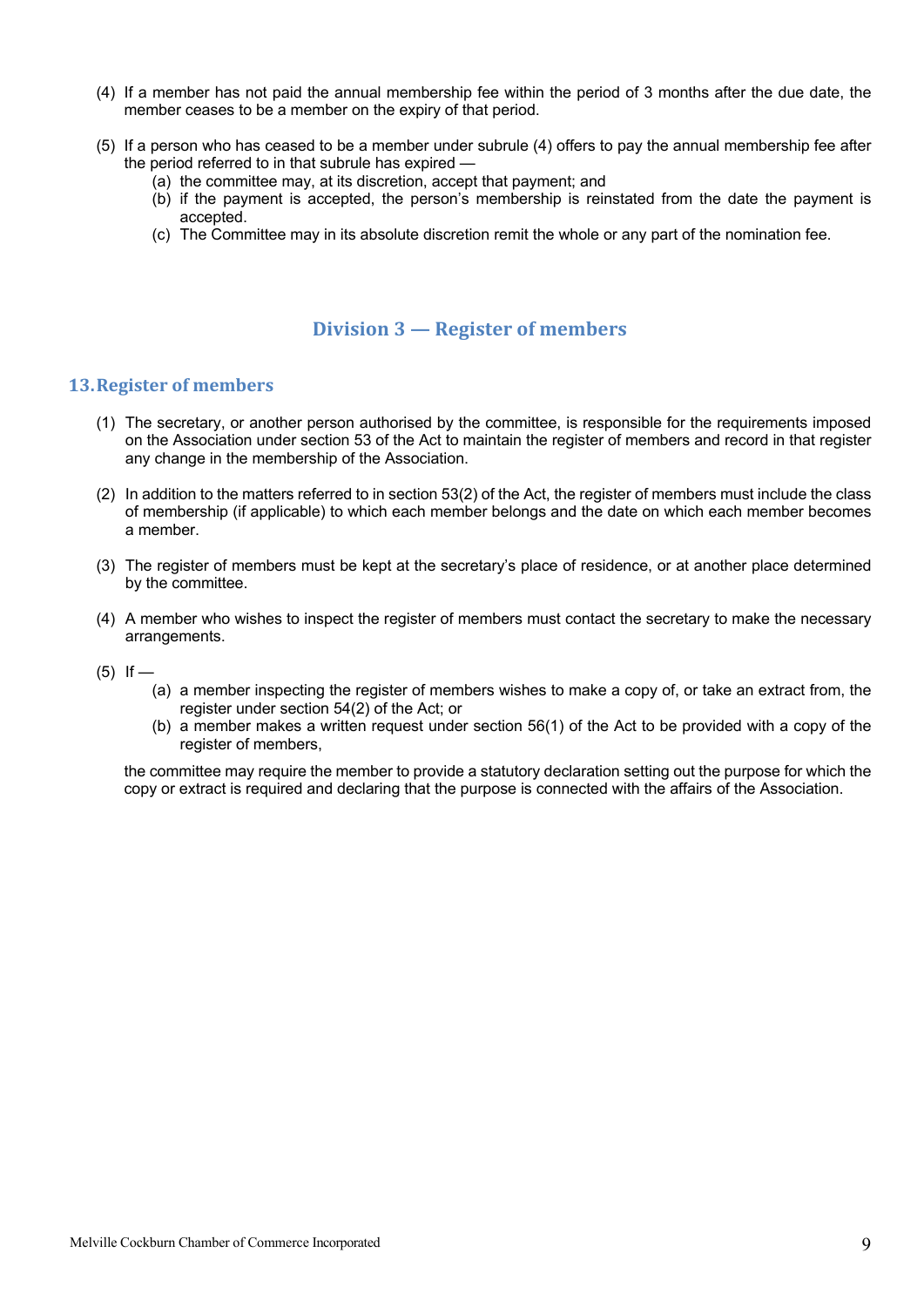#### **PART 4 – DISCIPLINARY ACTION, DISPUTES AND MEDIATION**

#### **Division 1 — Term used**

#### **14.Term used: member**

#### In this Part —

—

*member,* in relation to a member who is expelled from the Association, includes former member.

#### **Division 2 — Disciplinary action**

#### **15. Suspension or expulsion**

- (1) The committee may decide to suspend a member's membership or to expel a member from the Association if
	- (a) the member contravenes any of these rules; or
	- (b) the member acts detrimentally to the interests of the Association.
- (2) The secretary must give the member written notice of the proposed suspension or expulsion at least 28 days before the committee meeting at which the proposal is to be considered by the committee.
- (3) The notice given to the member must state
	- (a) when and where the committee meeting is to be held; and
	- (b) the grounds on which the proposed suspension or expulsion is based; and
	- (c) that the member, or the member's representative, may attend the meeting and will be given a reasonable opportunity to make written or oral (or both written and oral) submissions to the committee about the proposed suspension or expulsion;
- (4) At the committee meeting, the committee must
	- (a) give the member, or the member's representative, a reasonable opportunity to make written or oral (or both written and oral) submissions to the committee about the proposed suspension or expulsion; and
	- (b) give due consideration to any submissions so made; and
	- (c) decide
		- (i) whether or not to suspend the member's membership and, if the decision is to suspend the membership, the period of suspension; or
		- (ii) whether or not to expel the member from the Association.
- (5) A decision of the committee to suspend the member's membership or to expel the member from the Association takes immediate effect.
- (6) The committee must give the member written notice of the committee's decision, and the reasons for the decision, within 7 days after the committee meeting at which the decision is made.
- (7) A member whose membership is suspended or who is expelled from the Association may, within 14 days after receiving notice of the Committee's decision under subrule (6), give written notice to the secretary requesting the appointment of a mediator under rule 23.
- (8) If notice is given under subrule (7), the member who gives the notice and the committee are the parties to the mediation.

#### **16. Consequences of suspension**

- (1) During the period a member's membership is suspended, the member
	- (a) loses any rights (including voting rights) arising as a result of membership; and
		- (b) is not entitled to a refund, rebate, relief or credit for membership fees paid, or payable, to the Association.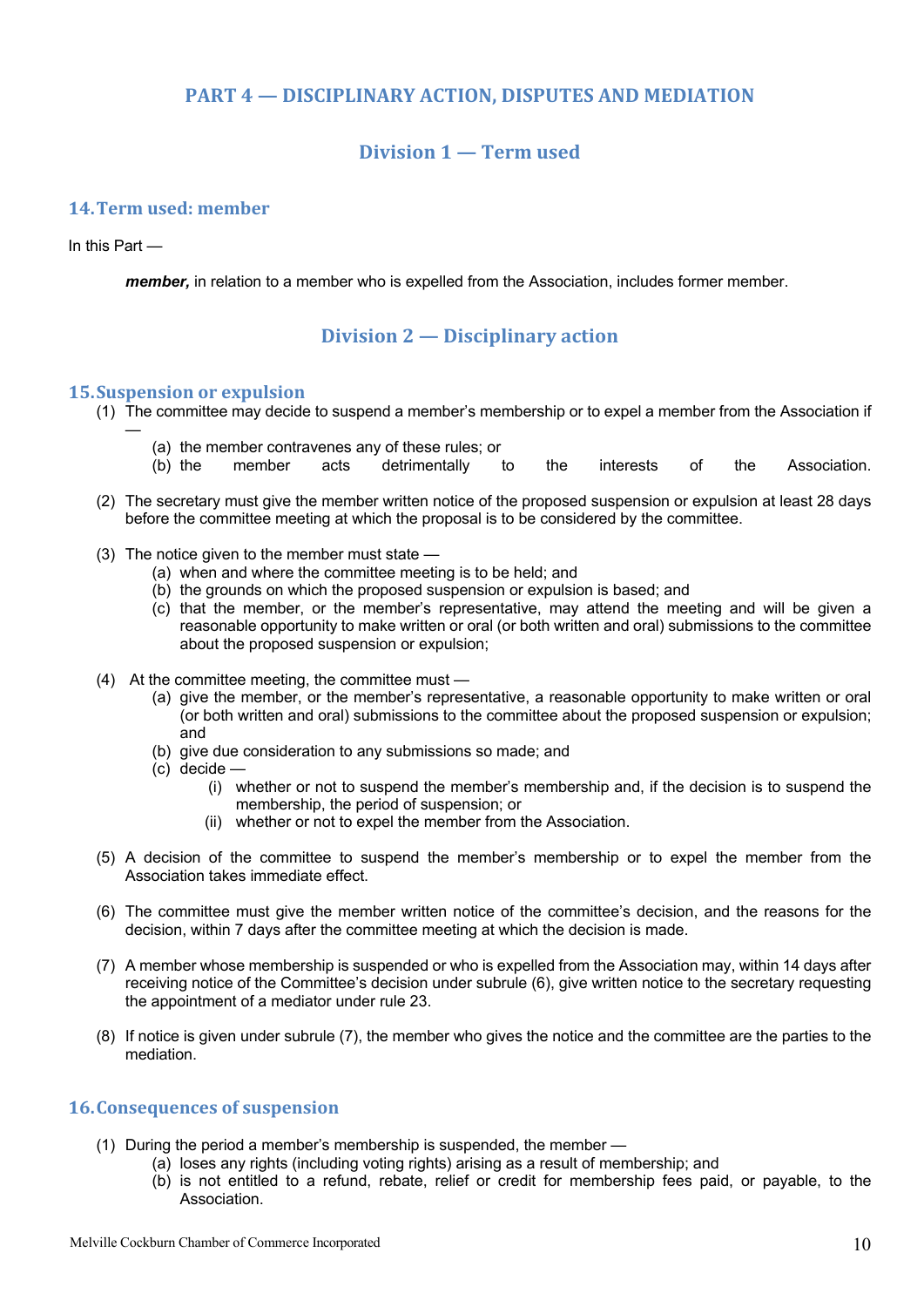- (2) When a member's membership is suspended, the secretary must record in the register of members
	- (a) that the member's membership is suspended; and
	- (b) the date on which the suspension takes effect; and
	- (c) the period of the suspension.
- (3) When the period of the suspension ends, the secretary must record in the register of members that the member's membership is no longer suspended.

#### **Division 3 — Resolving disputes**

#### **17.Terms used**

In this Division —

*grievance procedure* means the procedures set out in this Division;

*party to a dispute* includes a person –

- (a) who is a party to the dispute; and
- (b) who ceases to be a member within 6 months before the dispute has come to the attention of each party to the dispute.

#### **18.Application of Division**

The procedure set out in this Division (the grievance procedure) applies to disputes —

- (a) between members; or
- (b) between one or more members and the Association.

#### **19. Parties to attempt to resolve dispute**

The parties to a dispute must attempt to resolve the dispute between themselves within 14 days after the dispute has come to the attention of each party.

#### **20. How grievance procedure is started**

- (1) If the parties to a dispute are unable to resolve the dispute between themselves within the time required by rule 19, any party to the dispute may start the grievance procedure by giving written notice to the secretary of
	- (a) the parties to the dispute; and
	- (b) the matters that are the subject of the dispute.
- (2) Within 28 days after the secretary is given the notice, a committee meeting must be convened to consider and determine the dispute.
- (3) The secretary must give each party to the dispute written notice of the committee meeting at which the dispute is to be considered and determined at least 7 days before the meeting is held.
- (4) The notice given to each party to the dispute must state
	- (a) when and where the committee meeting is to be held; and
	- (b) that the party, or the party's representative, may attend the meeting and will be given a reasonable opportunity to make written or oral (or both written and oral) submissions to the committee about the dispute.
- $(5)$  If —

—

- (a) the dispute is between one or more members and the Association; and
- (b) any party to the dispute gives written notice to the secretary stating that the party
	- (i) does not agree to the dispute being determined by the committee; and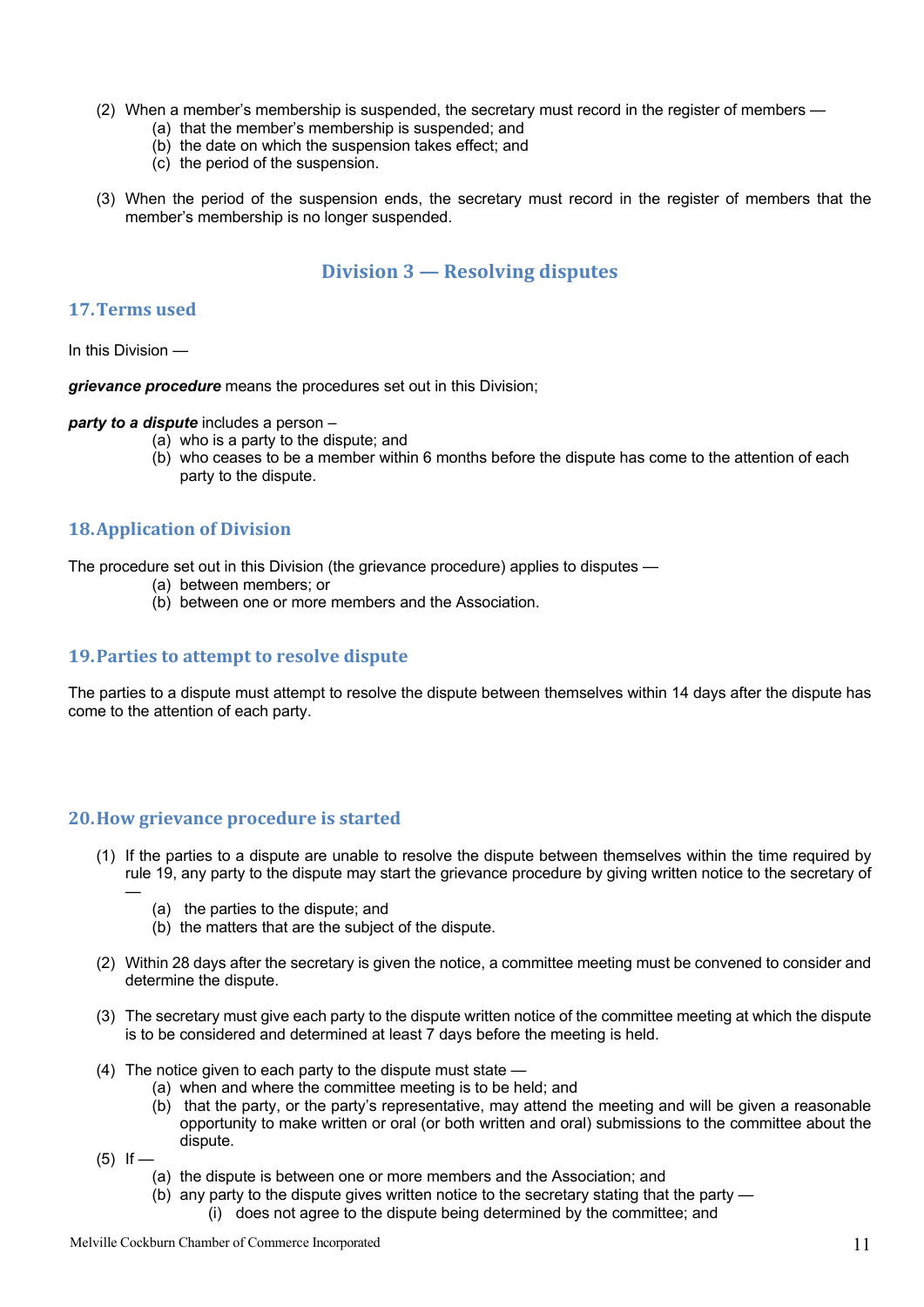#### (ii) requests the appointment of a mediator under rule 23,

the committee must not determine the dispute.

#### **21. Determination of dispute by committee**

- (1) At the committee meeting at which a dispute is to be considered and determined, the committee must
	- (a) give each party to the dispute, or the party's representative, a reasonable opportunity to make written or oral (or both written and oral) submissions to the committee about the dispute; and
		- (b) give due consideration to any submissions so made; and
		- (c) determine the dispute.
- (2) The committee must give each party to the dispute written notice of the committee's determination, and the reasons for the determination, within 7 days after the committee meeting at which the determination is made.
- (3) A party to the dispute may, within 14 days after receiving notice of the committee's determination under subrule (1)(c), give written notice to the secretary requesting the appointment of a mediator under rule 23.
- (4) If notice is given under subrule (3), each party to the dispute is a party to the mediation.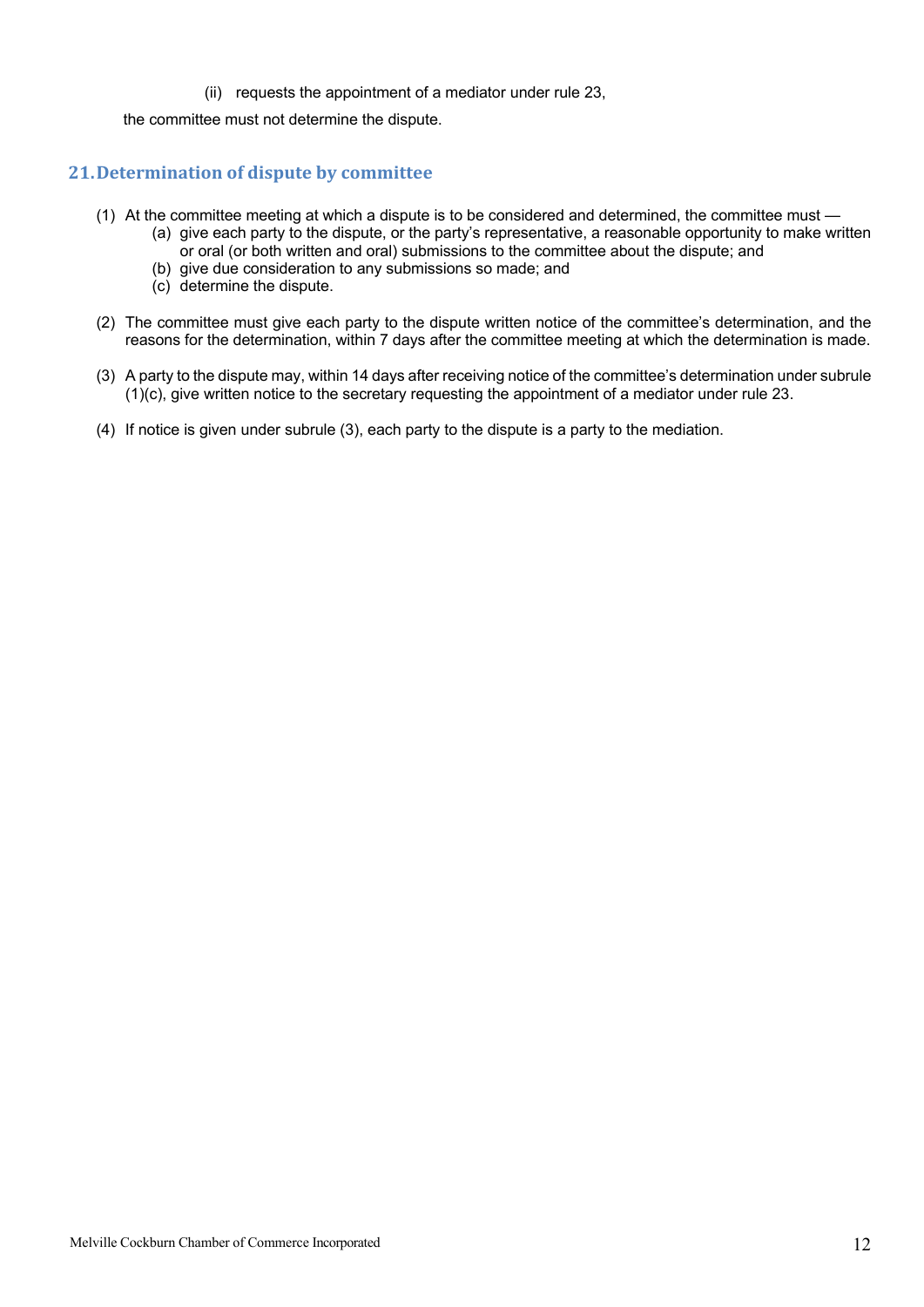#### **Division 4 — Mediation**

#### **22.Application of Division**

—

- (1) This Division applies if written notice has been given to the secretary requesting the appointment of a mediator
	- (a) by a member under rule 15(7); or
	- (b) by a party to a dispute under rule  $20(5)(b)(ii)$  or  $21(3)$ .
- (2) If this Division applies, a mediator must be chosen or appointed under rule 23.

#### **23.Appointment of mediator**

- (1) The mediator must be a person chosen
	- (a) if the appointment of a mediator was requested by a member under rule  $15(7)$  by agreement between the Member and the committee; or
	- (b) if the appointment of a mediator was requested by a party to a dispute under rule  $20(5)(b)(ii)$  or  $21(3)$ — by agreement between the parties to the dispute.
- (2) If there is no agreement for the purposes of subrule (1)(a) or (b), then, subject to subrules (3) and (4), the committee must appoint the mediator.
- (3) The person appointed as mediator by the committee must be a person who acts as a mediator for another not-for-profit body, such as a community legal centre, if the appointment of a mediator was requested by —
	- (a) a member under rule 15(7); or
	- (b) a party to a dispute under rule  $20(5)(b)(ii)$ ; or
	- (c) a party to a dispute under rule 21(3) and the dispute is between one or more members and the Association.
- (4) The person appointed as mediator by the committee may be a member or former member of the Association but must not —
	- (a) have a personal interest in the matter that is the subject of the mediation; or
	- (b) be biased in favour of or against any party to the mediation.

#### **24.Mediation process**

- (1) The parties to the mediation must attempt in good faith to settle the matter that is the subject of the mediation.
- (2) Each party to the mediation must give the mediator a written statement of the issues that need to be considered at the mediation at least 5 days before the mediation takes place.
- (3) In conducting the mediation, the mediator must
	- (a) give each party to the mediation every opportunity to be heard; and
	- (b) allow each party to the mediation to give due consideration to any written statement given by another party; and
	- (c) ensure that natural justice is given to the parties to the mediation throughout the mediation process.
- (4) The mediator cannot determine the matter that is the subject of the mediation.
- (5) The mediation must be confidential, and any information given at the mediation cannot be used in any other proceedings that take place in relation to the matter that is the subject of the mediation.
- (6) The costs of the mediation are to be paid by the party or parties to the mediation that requested the appointment of the mediator.

#### **25.If mediation results in decision to suspend or expel being revoked**

 $If -$ 

(a) mediation takes place because a member whose membership is suspended or who is expelled from the Association gives notice under rule 15(7); and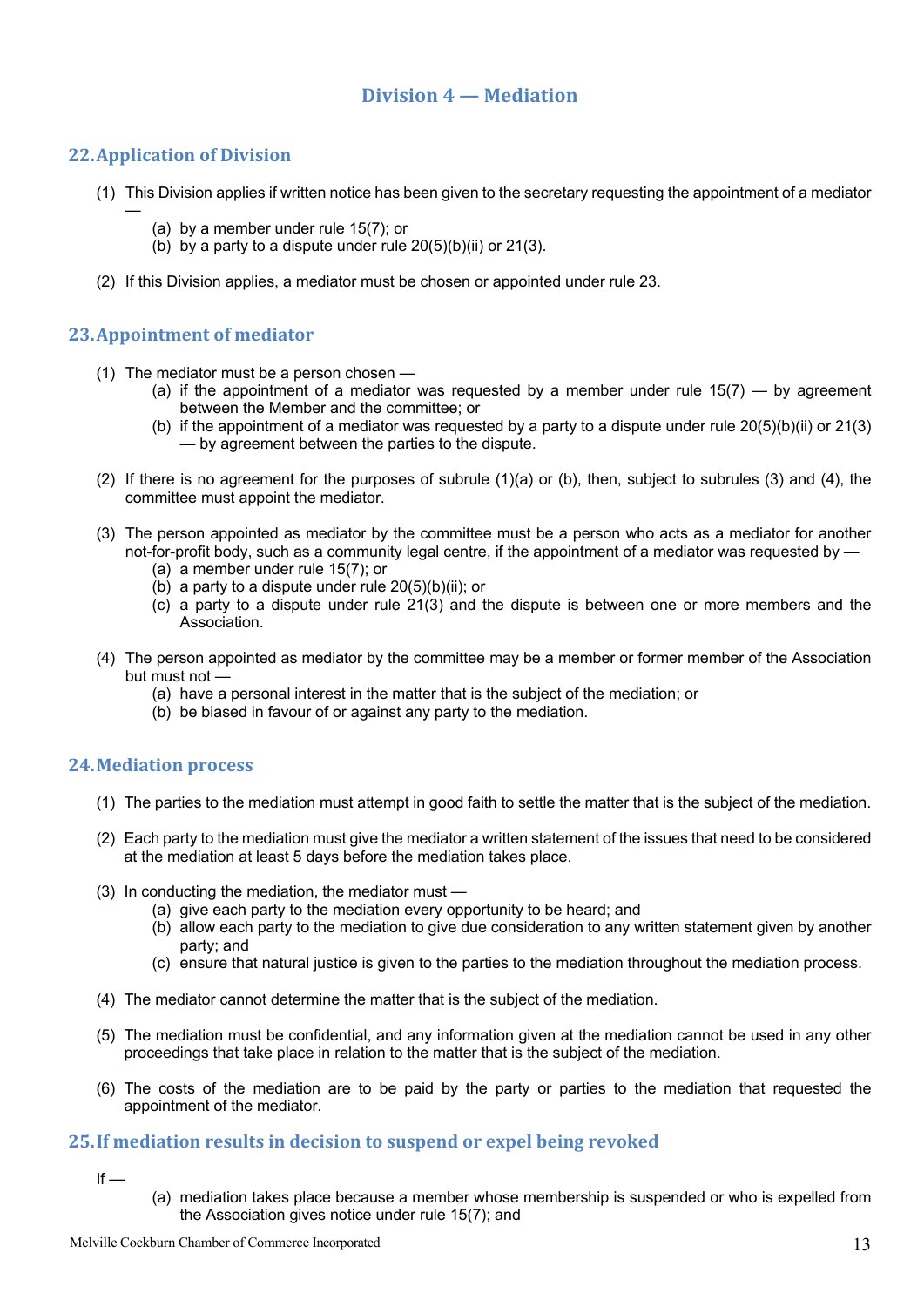(b) as the result of the mediation, the decision to suspend the member's membership or expel the member is revoked,

that revocation does not affect the validity of any decision made at a committee meeting or general meeting during the period of suspension or expulsion.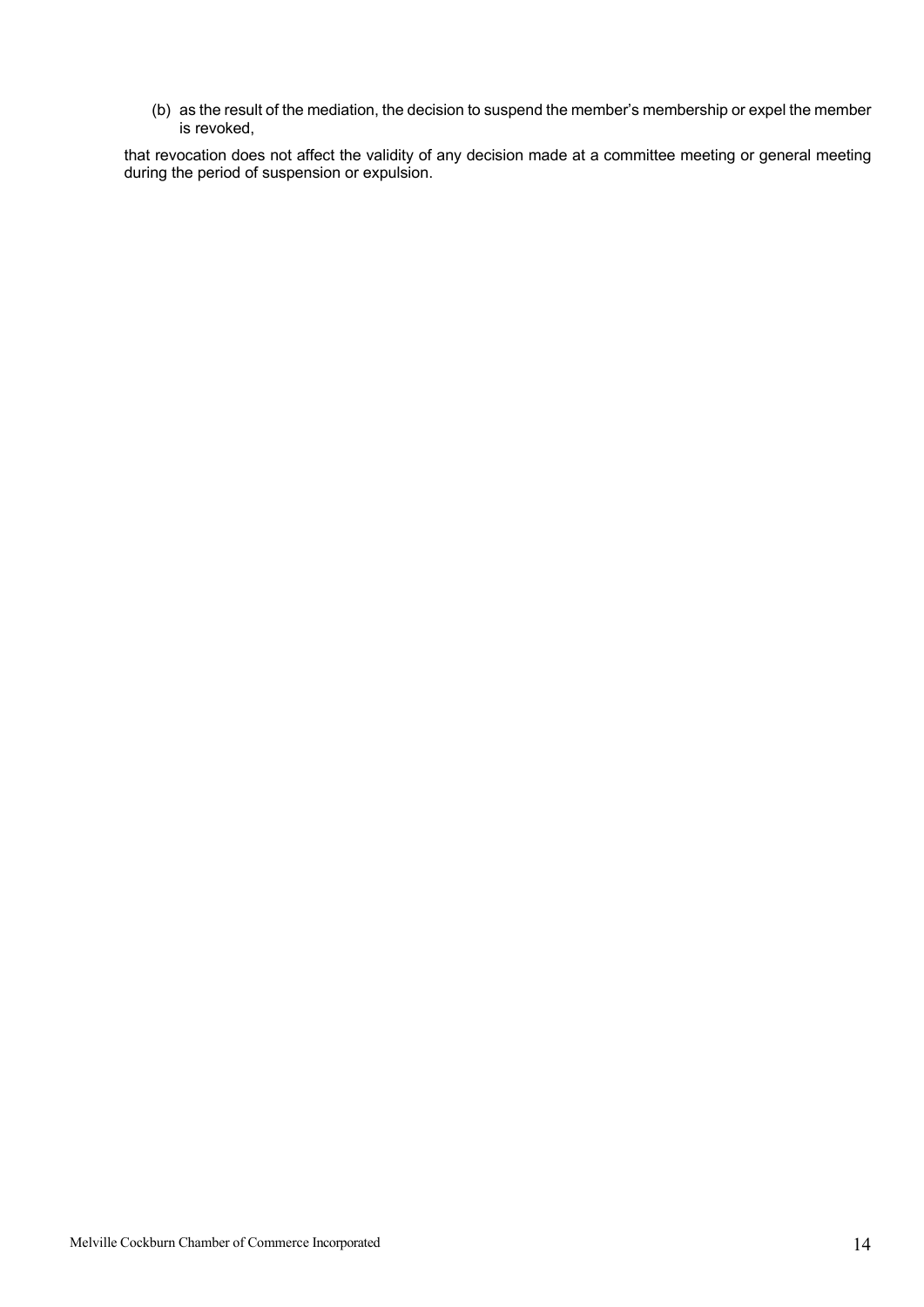#### **PART 5 — COMMITTEE**

#### **Division 1 — Powers of Committee**

#### **26.Committee**

- (1) The committee members are the persons who, as the management committee of the Association, have the power to manage the affairs of the Association.
- (2) Subject to the Act, these rules, the by-laws (if any) and any resolution passed at a general meeting, the committee has power to do all things necessary or convenient to be done for the proper management of the affairs of the Association.
- (3) The committee must take all reasonable steps to ensure that the Association complies with the Act, these rules and the by-laws (if any).

#### **Division 2 — Composition of Committee and duties of members**

#### **27.Committee members**

- (1) The committee members consist of
	- (a) the office holders of the Association; and
	- (b) at least one ordinary committee member.
- (2) The committee must determine the maximum number of members who may be ordinary committee members.
- (3) The following are the office holders of the Association
	- (a) the president;
	- (b) the vice president;
	- (c) the secretary;
	- (d) the treasurer.
- (4) A person may be a committee member if the person is
	- (a) an individual who has reached 18 years of age; and
	- (b) an ordinary member.
- (5) A person must not hold 2 or more of the offices mentioned in subrule (3) at the same time.

#### **28.President**

- (1) It is the duty of the president to consult with the secretary regarding the business to be conducted at each committee meeting and general meeting.
- (2) The president has the powers and duties relating to convening and presiding at committee meetings and presiding at general meetings provided for in these rules.

#### **29.Secretary**

The Secretary has the following duties —

- (a) dealing with the Association's correspondence;
- (b) consulting with the president regarding the business to be conducted at each committee meeting and general meeting;
- (c) preparing the notices required for meetings and for the business to be conducted at meetings;
- (d) unless another member is authorised by the committee to do so, maintaining on behalf of the Association the register of members, and recording in the register any changes in the membership, as required under section 53(1) of the Act;
- (e) maintaining on behalf of the Association an up-to-date copy of these rules, as required under section 35(1) of the Act;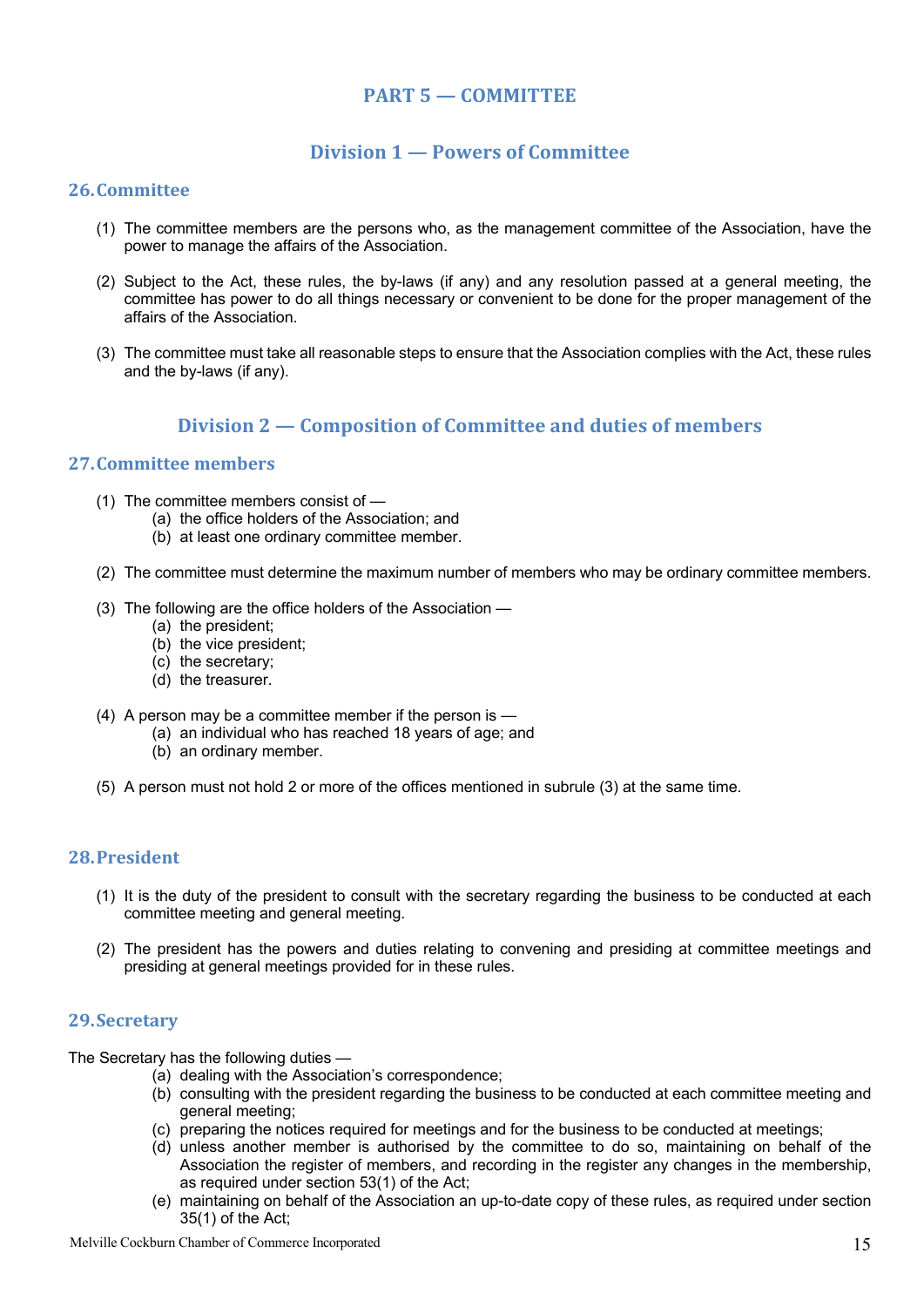- (f) unless another member is authorised by the committee to do so, maintaining on behalf of the Association a record of committee members and other persons authorised to act on behalf of the Association, as required under section 58(2) of the Act;
- (g) ensuring the safe custody of the books of the Association, other than the financial records, financial statements and financial reports, as applicable to the Association;
- (h) maintaining full and accurate minutes of committee meetings and general meetings;
- (i) carrying out any other duty given to the secretary under these rules or by the committee.

#### **30.Treasurer**

The treasurer has the following duties —

- (a) ensuring that any amounts payable to the Association are collected and issuing receipts for those amounts in the Association's name;
- (b) ensuring that any amounts paid to the Association are credited to the appropriate account of the Association, as directed by the committee;
- (c) ensuring that any payments to be made by the Association that have been authorised by the committee or at a general meeting are made on time;
- (d) ensuring that the Association complies with the relevant requirements of Part 5 of the Act;
- (e) ensuring the safe custody of the Association's financial records, financial statements and financial reports, as applicable to the Association;
- (f) if the Association is a tier 1 association, coordinating the preparation of the Association's financial statements before their submission to the Association's annual general meeting;
- (g) if the Association is a tier 2 association or tier 3 association, coordinating the preparation of the Association's financial report before its submission to the Association's annual general meeting;
- (h) providing any assistance required by an auditor or reviewer conducting an audit or review of the Association's financial statements or financial report under Part 5 Division 5 of the Act;
- (i) carrying out any other duty given to the treasurer under these rules or by the committee.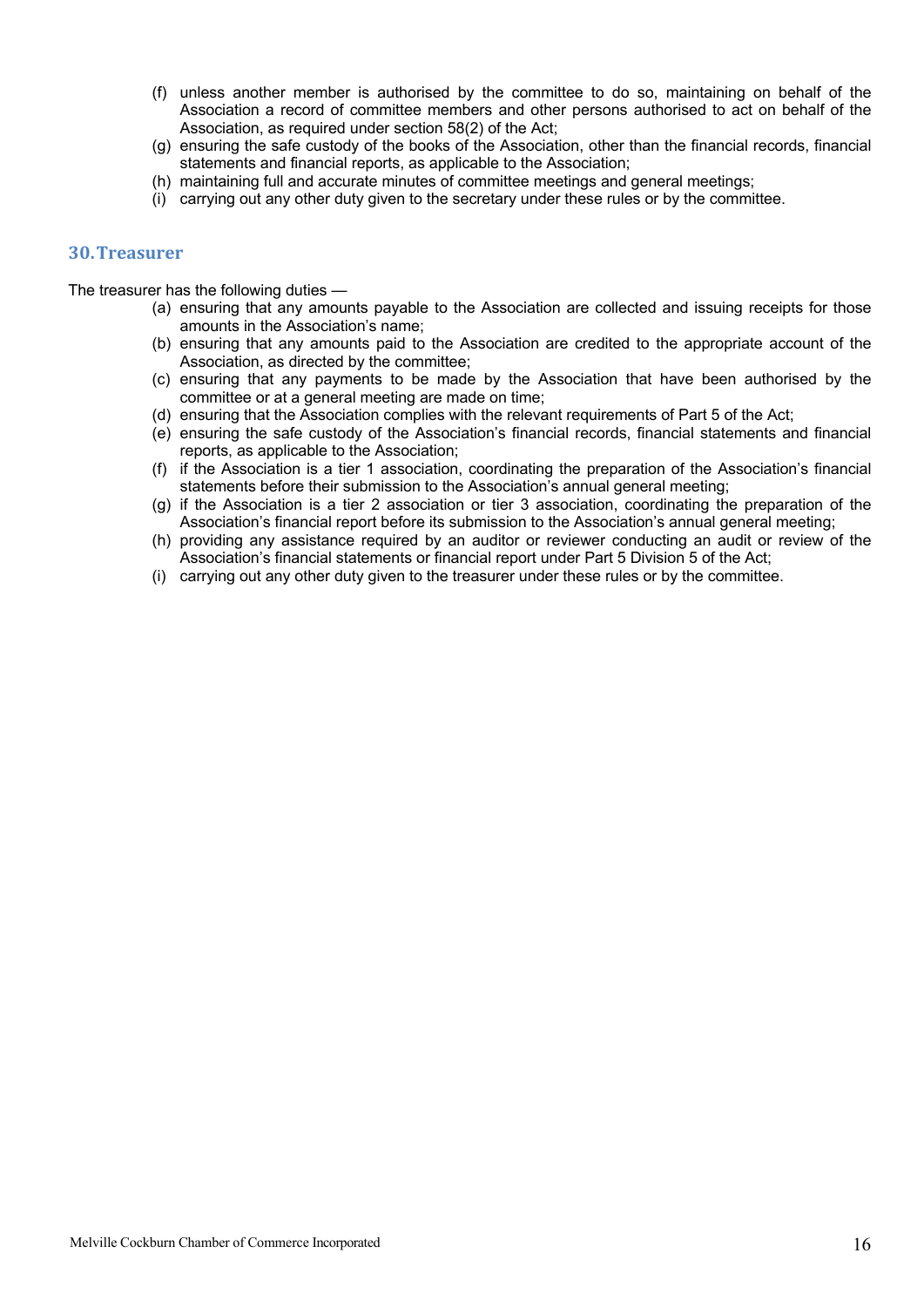#### **Division 3 — Election of committee members and tenure of office**

#### **31.How members become Committee members**

A member becomes a committee member if the member —

- (a) is elected to the committee at a general meeting; or
- (b) is appointed to the committee by the committee to fill a casual vacancy under rule 38.

#### **32. Nomination of committ**e**e members**

—

- (1) At least 42 days before an annual general meeting, the secretary must send written notice to all the members
	- (a) calling for nominations for election to the committee; and
	- (b) stating the date by which nominations must be received by the secretary to comply with subrule (2).
- (2) A member who wishes to be considered for election to the committee at the annual general meeting must nominate for election by sending written notice of the nomination to the secretary at least 28 days before the annual general meeting.
- (3) The written notice must include a statement by another member in support of the nomination.
- (4) A member may nominate for one specified position of office holder of the Association or to be an ordinary committee member.
- (5) A member whose nomination does not comply with this rule is not eligible for election to the committee unless the member is nominated under rule 33(2) or 34(2)(b).

#### **33. Election of office holders**

- (1) At the annual general meeting, a separate election must be held for each position of office holder of the Association.
- (2) If there is no nomination for a position, the president of the meeting may call for nominations from the ordinary members at the meeting.
- (3) If only one member has nominated for a position, the president of the meeting must declare the Member elected to the position.
- (4) If more than one member has nominated for a position, the ordinary members at the meeting must vote in accordance with procedures that have been determined by the committee to decide who is to be elected to the position.
- (5) Each ordinary member present at the meeting may vote for one member who has nominated for the position.
- (6) A member who has nominated for the position may vote for himself or herself.
- (7) On the member's election, the new president of the Association may take over as the president of the meeting.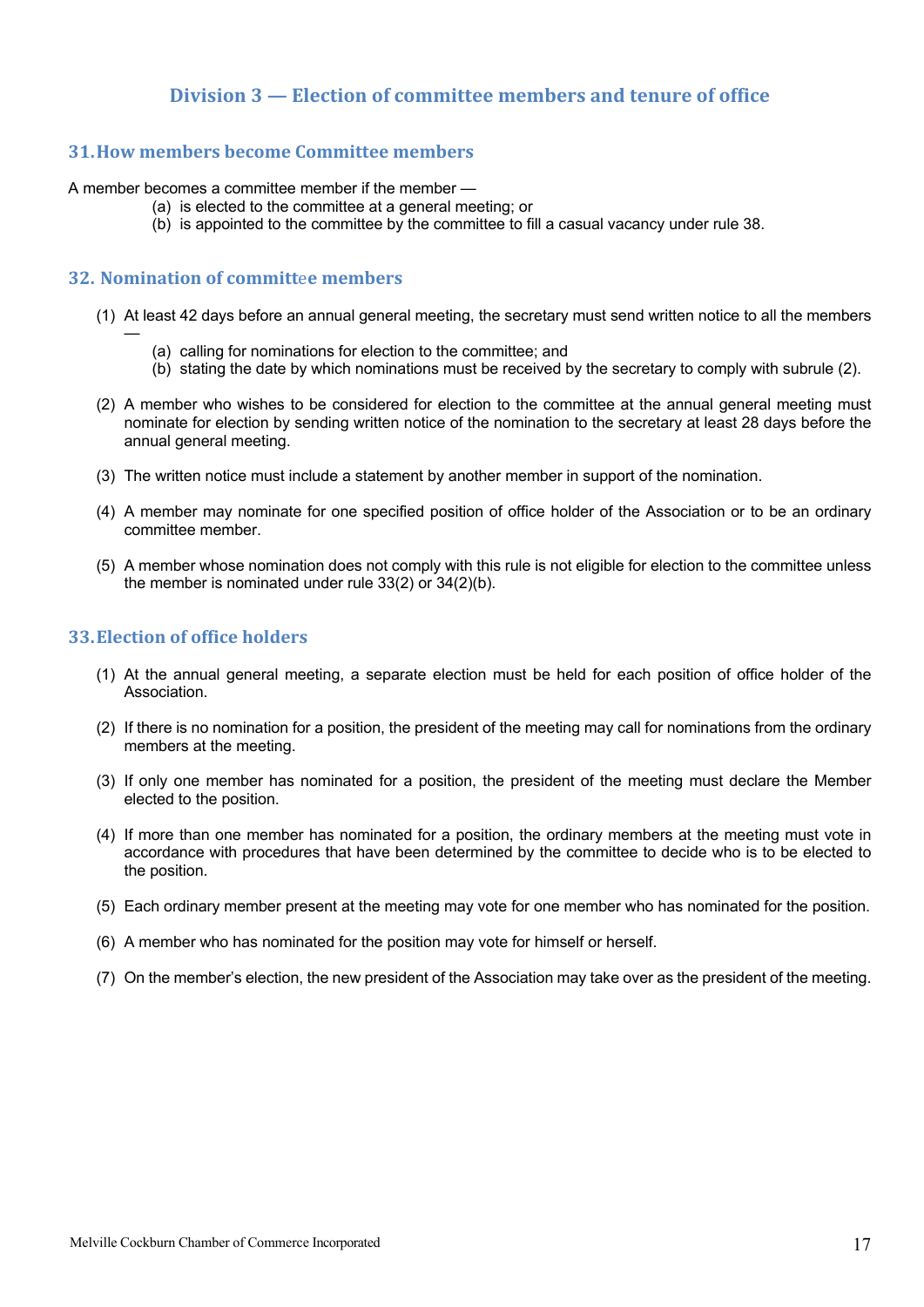#### **34.Election of ordinary committee members**

- (1) At the annual general meeting, the Association must decide by resolution the number of ordinary committee members (if any) to hold office for the next year.
- (2) If the number of members nominating for the position of ordinary committee member is not greater than the number to be elected, the president of the meeting —
	- (a) must declare each of those members to be elected to the position; and
	- (b) may call for further nominations from the ordinary members at the meeting to fill any positions remaining unfilled after the elections under paragraph (a).

#### $(3)$  If —

- (a) the number of members nominating for the position of ordinary committee member is greater than the number to be elected; or
- (b) the number of members nominating under subrule (2)(b) is greater than the number of positions remaining unfilled,

the ordinary members at the meeting must vote in accordance with procedures that have been determined by the committee to decide the members who are to be elected to the position of ordinary committee member.

(4) A member who has nominated for the position of ordinary committee member may vote in accordance with that nomination.

#### **35.Term of office**

- (1) The term of office of a committee member begins when the member
	- (a) is elected at an annual general meeting or under subrule 36(3)(b); or
	- (b) is appointed to fill a casual vacancy under rule 38.
- (2) Subject to rule 37, a committee member holds office until the positions on the committee are declared vacant at the next annual general meeting.
- (3) A committee member may be re-elected.

#### **36. Resignation and removal from office**

- (1) A committee member may resign from the committee by written notice given to the secretary or, if the resigning member is the secretary, given to the president.
- (2) The resignation takes effect
	- (a) when the notice is received by the secretary or president; or
	- (b) if a later time is stated in the notice, at the later time.
- (3) At a general meeting, the Association may by resolution -
	- (a) remove a committee member from office; and
	- (b) elect a member who is eligible under rule 27(4) to fill the vacant position.
- (4) A committee member who is the subject of a proposed resolution under subrule (3)(a) may make written representations (of a reasonable length) to the secretary or president and may ask that the representations be provided to the members.
- (5) The secretary or president may give a copy of the representations to each member or, if they are not so given, the committee member may require them to be read out at the general meeting at which the resolution is to be considered.

#### **37.When membership of committee ceases**

- A person ceases to be a committee member if the person
	- (a) dies or otherwise ceases to be a member; or
		- (b) resigns from the committee or is removed from office under rule 36; or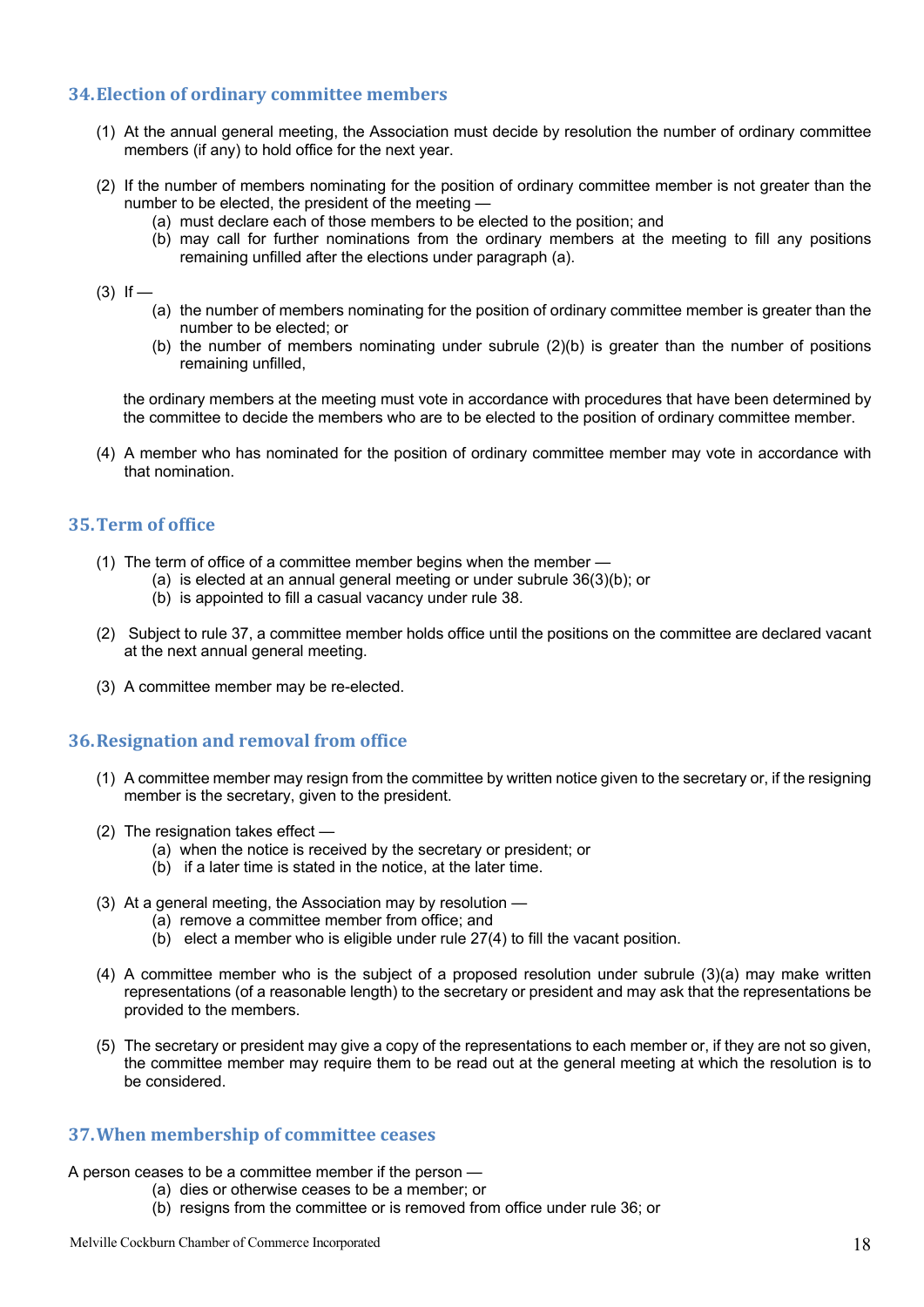- (c) becomes ineligible to accept an appointment or act as a committee member under section 39 of the Act;
- (d) becomes permanently unable to act as a committee member because of a mental or physical disability; or
- (e) fails to attend 3 consecutive Committee meetings, of which the person has been given notice, without having notified the Committee that the person will be unable to attend.

#### **38. Filling casual vacancies**

—

- (1) The committee may appoint a member who is eligible under rule 27(4) to fill a position on the committee that
	- (a) has become vacant under rule 37; or
	- (b) was not filled by election at the most recent annual general meeting or under rule 36(3)(b).
- (2) If the position of secretary becomes vacant, the committee must appoint a member who is eligible under rule 27(4) to fill the position within 14 days after the vacancy arises.
- (3) Subject to the requirement for a quorum under rule 45, the committee may continue to act despite any vacancy in its membership.
- (4) If there are fewer committee members than required for a quorum under rule 45, the committee may act only for the purpose of —
	- (a) appointing committee members under this rule; or
	- (b) convening a general meeting.

#### **39.Validity of acts**

The acts of a committee or subcommittee, or of a committee member or member of a subcommittee, are valid despite any defect that may afterwards be discovered in the election, appointment or qualification of a committee member or member of a subcommittee.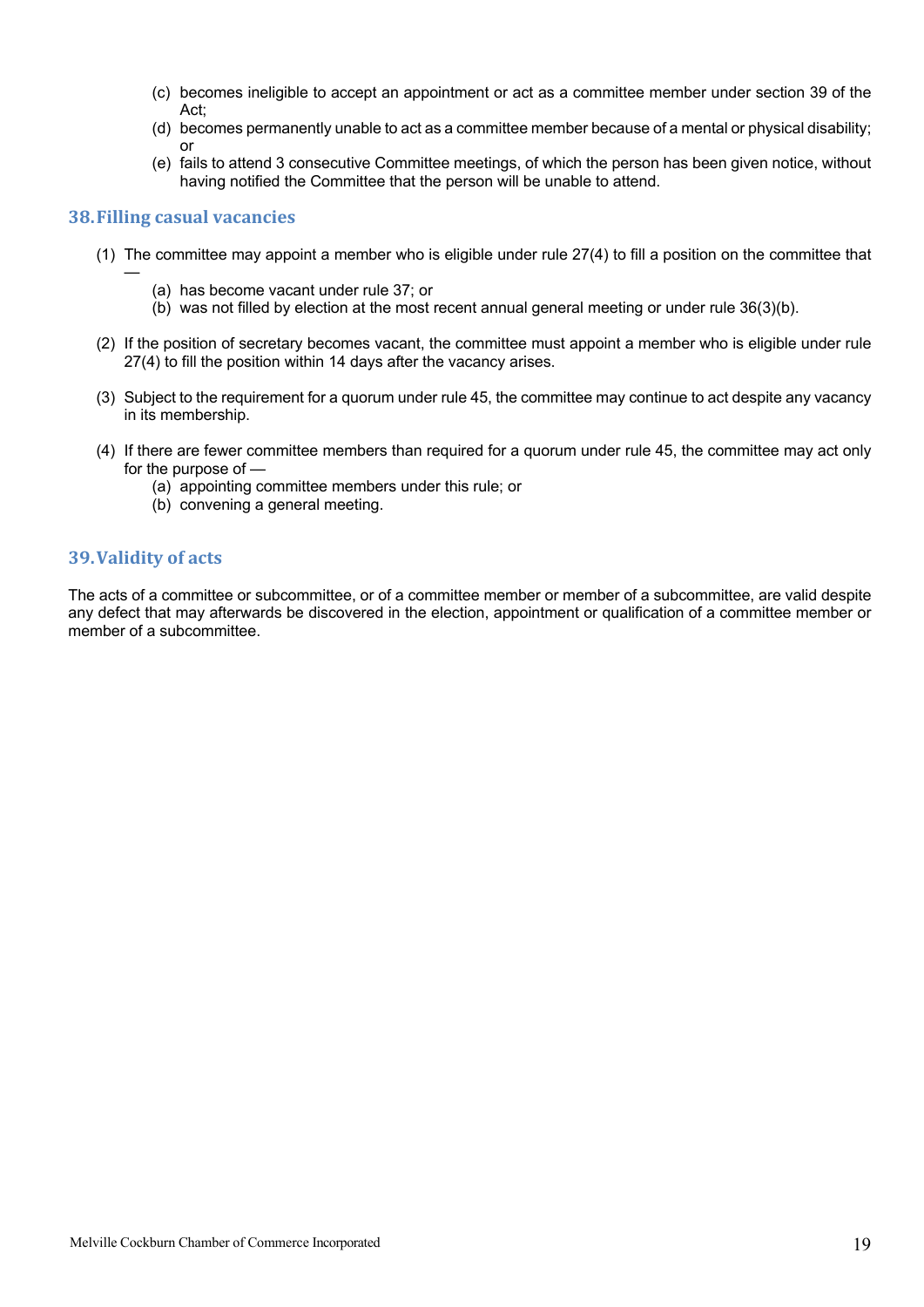#### **40. Payments to committee members**

 $(1)$  In this rule –

*committee member* includes a member of a subcommittee; *committee meeting* includes a meeting of a subcommittee.

- (2) A committee member is entitled to be paid out of the funds of the Association for any out-of-pocket expenses for travel and accommodation properly incurred —
	- (a) in attending a committee meeting or
	- (b) in attending a general meeting; or
	- (c) otherwise in connection with the Association's business.

#### **Division 4 — Committee meetings**

#### **41.Committee meetings**

- (1) The committee must meet at least 3 times in each year on the dates and at the times and places determined by the committee.
- (2) The date, time and place of the first committee meeting must be determined by the committee members as soon as practicable after the annual general meeting at which the committee members are elected.
- (3) Special committee meetings may be convened by the president or any 2 committee members.

#### **42. Notice of committee meetings**

- (1) Notice of each committee meeting must be given to each committee member at least 48 hours before the time of the meeting.
- (2) The notice must state the date, time and place of the meeting and must describe the general nature of the business to be conducted at the meeting.
- (3) Unless subrule (4) applies, the only business that may be conducted at the meeting is the business described in the notice.
- (4) Urgent business that has not been described in the notice may be conducted at the meeting if the committee members at the meeting unanimously agree to treat that business as urgent.

#### **43. Procedure and order of business**

- (1) The president or, in the president's absence, the vice-president must preside as president of each committee meeting.
- (2) If the president and vice president are absent or are unwilling to act as president of a meeting, the committee members at the meeting must choose one of them to act as president of the meeting.
- (3) The procedure to be followed at a committee meeting must be determined from time to time by the committee.
- (4) The order of business at a committee meeting may be determined by the committee members at the meeting.
- (5) A member or other person who is not a committee member may attend a committee meeting if invited to do so by the committee.
- (6) A person invited under subrule (5) to attend a committee meeting
	- (a) has no right to any agenda, minutes or other document circulated at the meeting; and
	- (b) must not comment about any matter discussed at the meeting unless invited by the committee to do so; and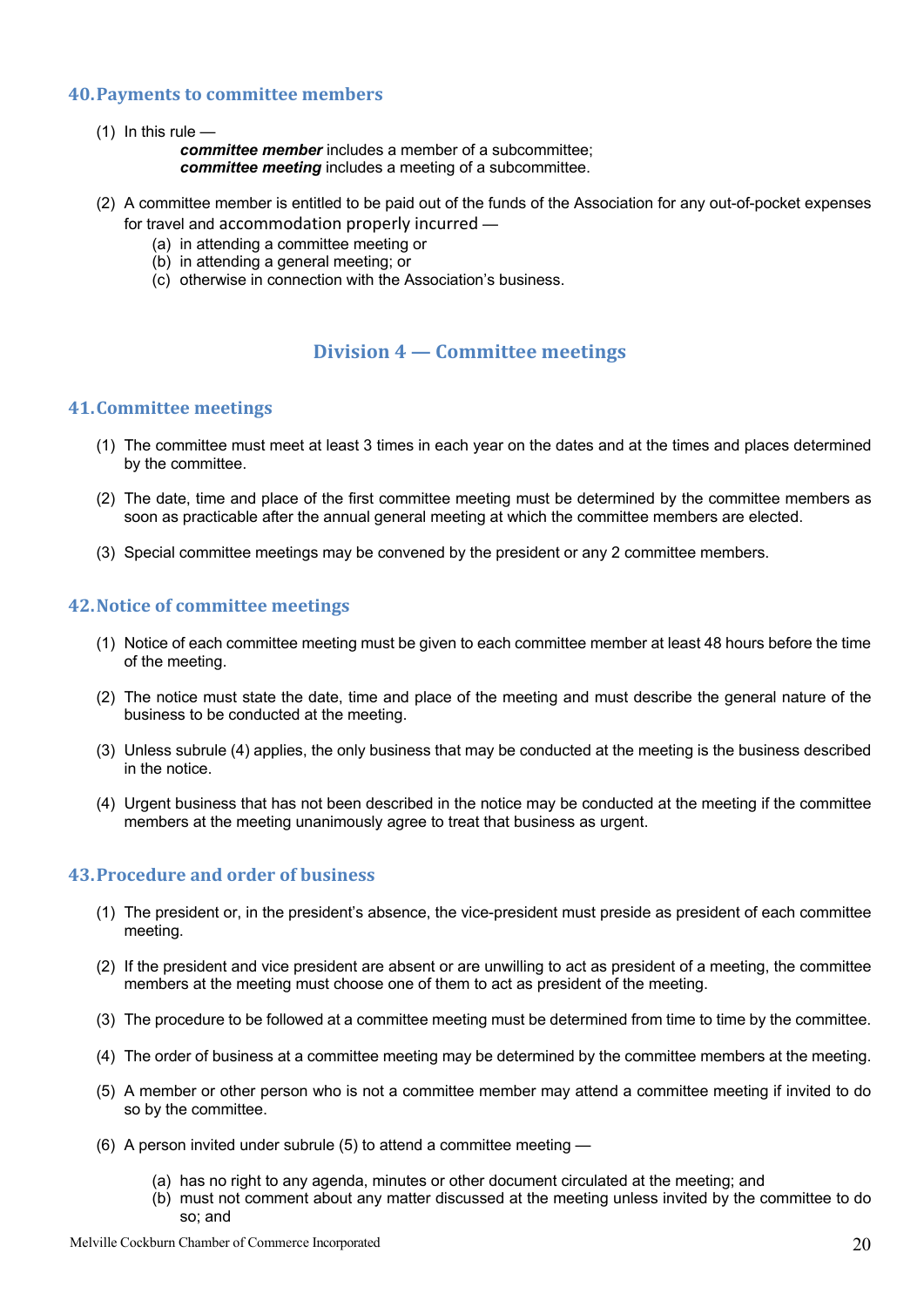(c) cannot vote on any matter that is to be decided at the meeting.

#### **44. Use of technology to be present at committee meetings**

- (1) The presence of a committee member at a committee meeting need not be by attendance in person but may be by that committee member and each other committee member at the meeting being simultaneously in contact by telephone or other means of instantaneous communication.
- (2) A member who participates in a committee meeting as allowed under subrule (1) is taken to be present at the meeting and, if the member votes at the meeting, the member is taken to have voted in person.

#### **45. Quorum for committee meetings**

- (1) Subject to rule 38(4), no business is to be conducted at a committee meeting unless a quorum is present.
- (2) If a quorum is not present within 30 minutes after the notified commencement time of a committee meeting (a) in the case of a special meeting — the meeting lapses; or
	- (b) otherwise, the meeting is adjourned to the same time, day and place in the following week.
- $(3)$  If  $-$ 
	- (a) a quorum is not present within 30 minutes after the commencement time of a committee meeting held under subrule (2)(b); and
	- (b) at least 2 committee members are present at the meeting,

those members present are taken to constitute a quorum.

#### **46. Voting at committee meetings**

- (1) Each committee member present at a committee meeting has one vote on any question arising at the meeting.
- (2) A motion is carried if a majority of the committee members present at the committee meeting vote in favour of the motion.
- (3) If the votes are divided equally on a question, the president of the meeting has a second or casting vote.
- (4) A vote may take place by the committee members present indicating their agreement or disagreement or by a show of hands, unless the committee decides that a secret ballot is needed to determine a particular question.
- (5) If a secret ballot is needed, the president of the meeting must decide how the ballot is to be conducted.

#### **47.Minutes of committee meetings**

- (1) The committee must ensure that minutes are taken and kept of each committee meeting.
- (2) The minutes must record the following
	- (a) the names of the committee members present at the meeting;
	- (b) the name of any person attending the meeting under rule 43(5);
	- (c) the business considered at the meeting;
	- (d) any motion on which a vote is taken at the meeting and the result of the vote.
- (3) The minutes of a committee meeting must be entered in the Association's minute book within 30 days after the meeting is held.
- (4) The president must ensure that the minutes of a committee meeting are reviewed and signed as correct by  $-$ 
	- (a) the president of the meeting; or
	- (b) the president of the next committee meeting.
- (5) When the minutes of a committee meeting have been signed as correct they are, until the contrary is proved, evidence that —
	- (a) the meeting to which the minutes relate was duly convened and held; and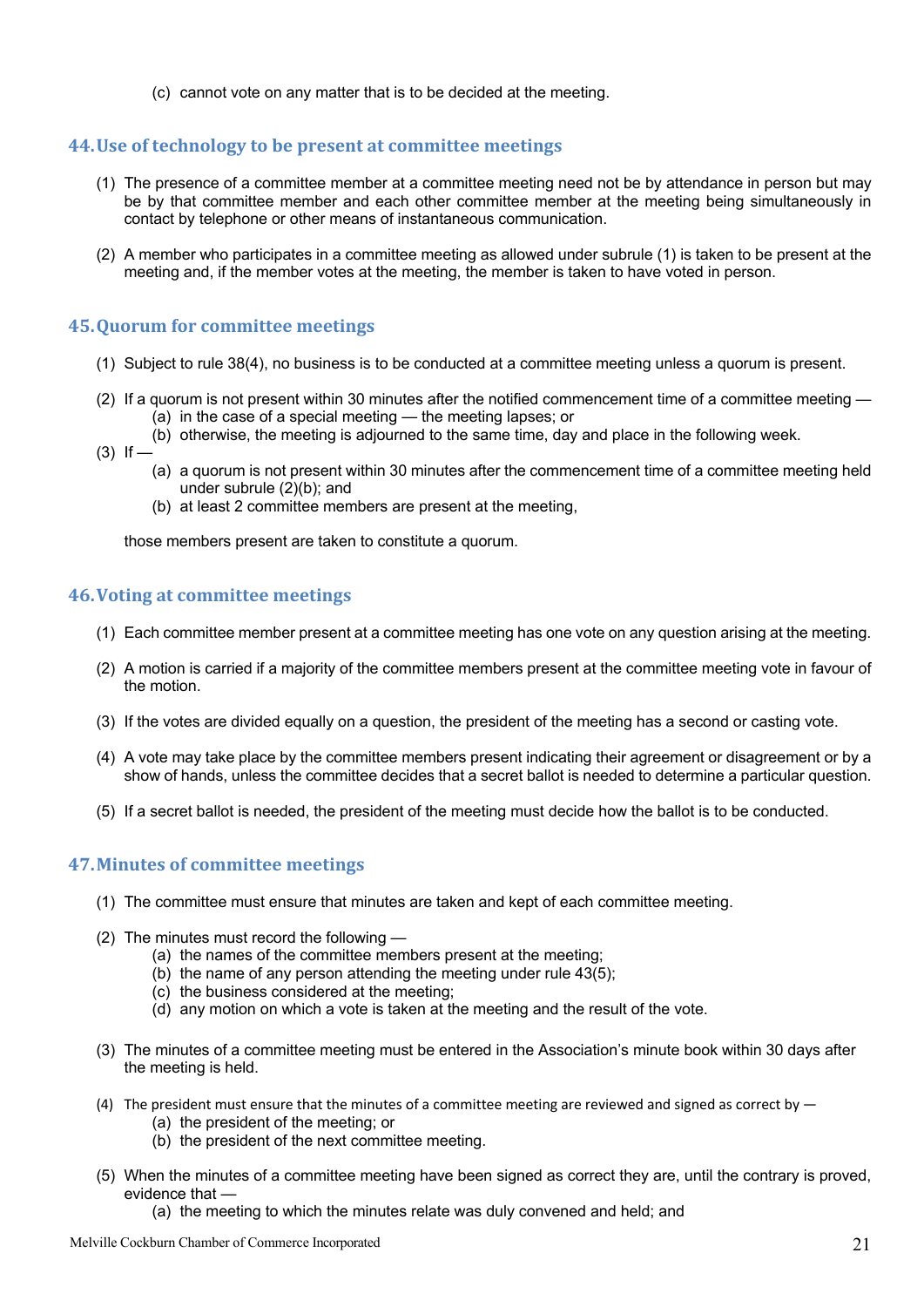- (b) the matters recorded as having taken place at the meeting took place as recorded; and
- (c) any appointment purportedly made at the meeting was validly made.

#### **Division 5 — Subcommittees and subsidiary offices**

#### **48.Subcommittees and subsidiary offices**

- (1) To help the committee in the conduct of the Association's business, the committee may, in writing, do either or both of the following
	- (a) appoint one or more subcommittees;
	- (b) create one or more subsidiary offices and appoint people to those offices.
- (2) A subcommittee may consist of the number of people, whether or not members, that the committee considers appropriate.
- (3) A person may be appointed to a subsidiary office whether or not the person is a member.
- (4) Subject to any directions given by the committee
	- (a) a subcommittee may meet and conduct business as it considers appropriate; and
	- (b) the holder of a subsidiary office may carry out the functions given to the holder as the holder considers appropriate.

#### **49. Delegation to subcommittees and holders of subsidiary offices**

 $(1)$  In this rule —

*non-delegable duty* means a duty imposed on the committee by the Act or another written law.

- (2) The committee may, in writing, delegate to a subcommittee or the holder of a subsidiary office the exercise of any power or the performance of any duty of the committee other than —
	- (a) the power to delegate; and
	- (b) a non-delegable duty.
- (3) A power or duty, the exercise or performance of which has been delegated to a subcommittee or the holder of a subsidiary office under this rule, may be exercised or performed by the subcommittee or holder in accordance with the terms of the delegation.
- (4) The delegation may be made subject to any conditions, qualifications, limitations or exceptions that the committee specifies in the document by which the delegation is made.
- (5) The delegation does not prevent the committee from exercising or performing at any time the power or duty delegated.
- (6) Any act or thing done by a subcommittee or by the holder of a subsidiary office, under the delegation has the same force and effect as if it had been done by the committee.
- (7) The committee may, in writing, amend or revoke the delegation.

#### **PART 6 – GENERAL MEETINGS OF ASSOCIATION**

#### **50.Annual general meeting**

- (1) The committee must determine the date, time and place of the annual general meeting.
- (2) If it is proposed to hold the annual general meeting more than 6 months after the end of the Association's financial year, the secretary must apply to the Commissioner for permission under section 50(3)(b) of the Act within 4 months after the end of the financial year.
- (3) The ordinary business of the annual general meeting is as follows —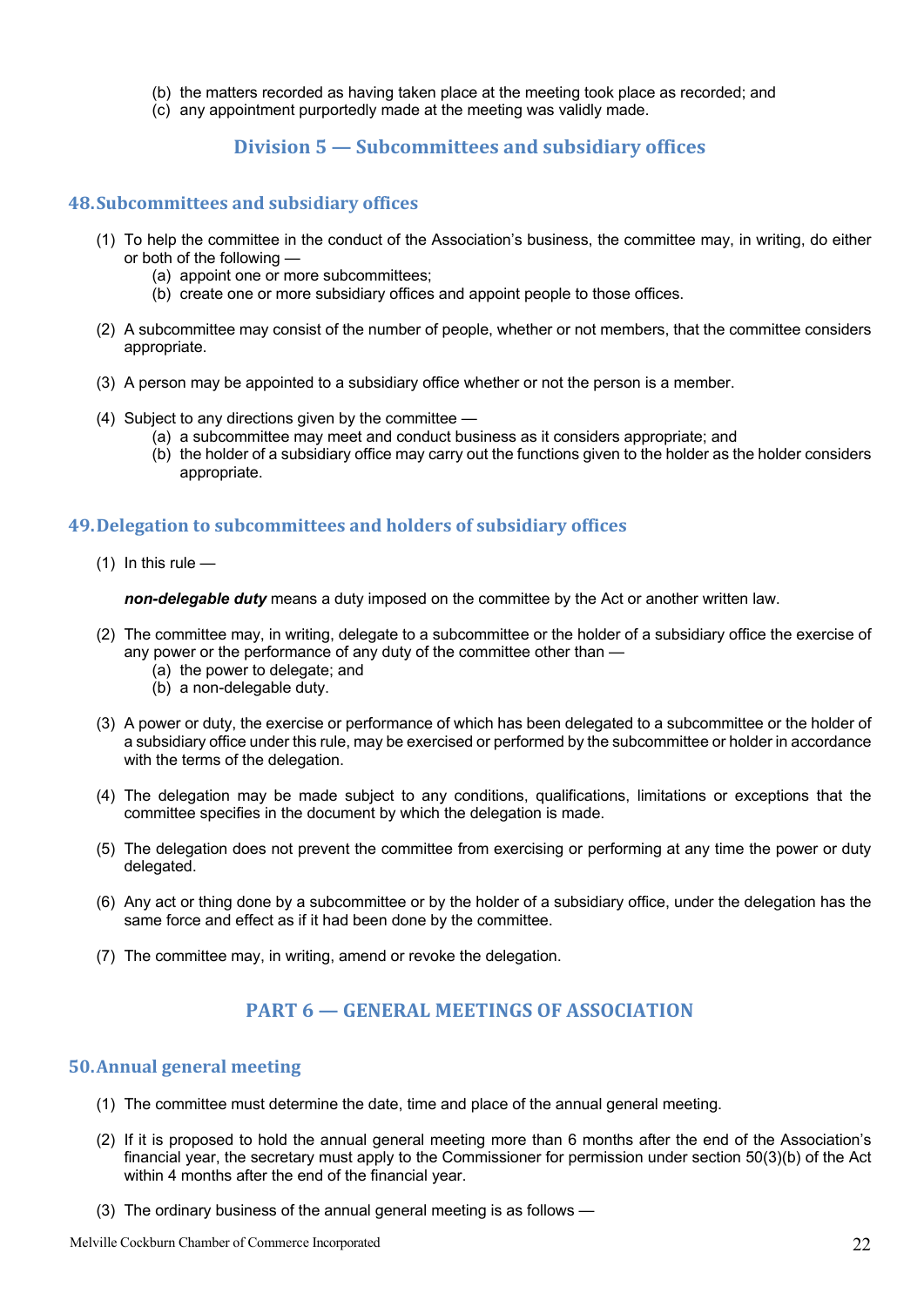- (a) to confirm the minutes of the previous annual general meeting and of any special general meeting held since then if the minutes of that meeting have not yet been confirmed;
- (b) to receive and consider
	- (i) the committee's annual report on the Association's activities during the preceding financial year; and
	- (ii) if the Association is a tier 1 association, the financial statements of the Association for the preceding financial year presented under Part 5 of the Act; and
	- (iii) if the Association is a tier 2 association or a tier 3 association, the financial report of the Association for the preceding financial year presented under Part 5 of the Act;
	- (iv) if required to be presented for consideration under Part 5 of the Act, a copy of the report of the review or auditor's report on the financial statements or financial report;
- (c) to elect the office holders of the Association and other committee members;
- (d) if applicable, to appoint or remove a reviewer or auditor of the Association in accordance with the Act;
- (e) to confirm or vary the entrance fees, subscriptions and other amounts (if any) to be paid by members.
- (4) Any other business of which notice has been given in accordance with these rules may be conducted at the annual general meeting.

#### **51. Special general meetings**

- (1) The committee may convene a special general meeting.
- (2) The committee must convene a special general meeting if at least 20% of the members require a special general meeting to be convened.
- (3) The members requiring a special general meeting to be convened must -
	- (a) make the requirement by written notice given to the secretary; and
	- (b) state in the notice the business to be considered at the meeting; and
	- (c) each sign the notice.
- (4) The special general meeting must be convened within 28 days after notice is given under subrule (3)(a).
- (5) If the committee does not convene a special general meeting within that 28 day period, the members making the requirement (or any of them) may convene the special general meeting.
- (6) A special general meeting convened by members under subrule  $(5)$ 
	- (a) must be held within 3 months after the date the original requirement was made; and
	- (b) may only consider the business stated in the notice by which the requirement was made.
- (7) The Association must reimburse any reasonable expenses incurred by the members convening a special general meeting under subrule (5).

#### **52. Notice of general meetings**

- (1) The secretary or, in the case of a special general meeting convened under rule 51(5), the members convening the meeting, must give to each member —
	- (a) at least 21 days' notice of a general meeting if a special resolution is to be proposed at the meeting; or
	- (b) at least 14 days' notice of a general meeting in any other case.
- (2) The notice must
	- (a) specify the date, time and place of the meeting; and
	- (b) indicate the general nature of each item of business to be considered at the meeting; and
	- (c) if the meeting is the annual general meeting, include the names of the members who have nominated for election to the committee under rule 32(2); and
	- (d) if a special resolution is proposed
		- (i) set out the wording of the proposed resolution as required by section 51(4) of the Act; and
		- (ii) state that the resolution is intended to be proposed as a special resolution; and
		- (iii) comply with rule 53(7).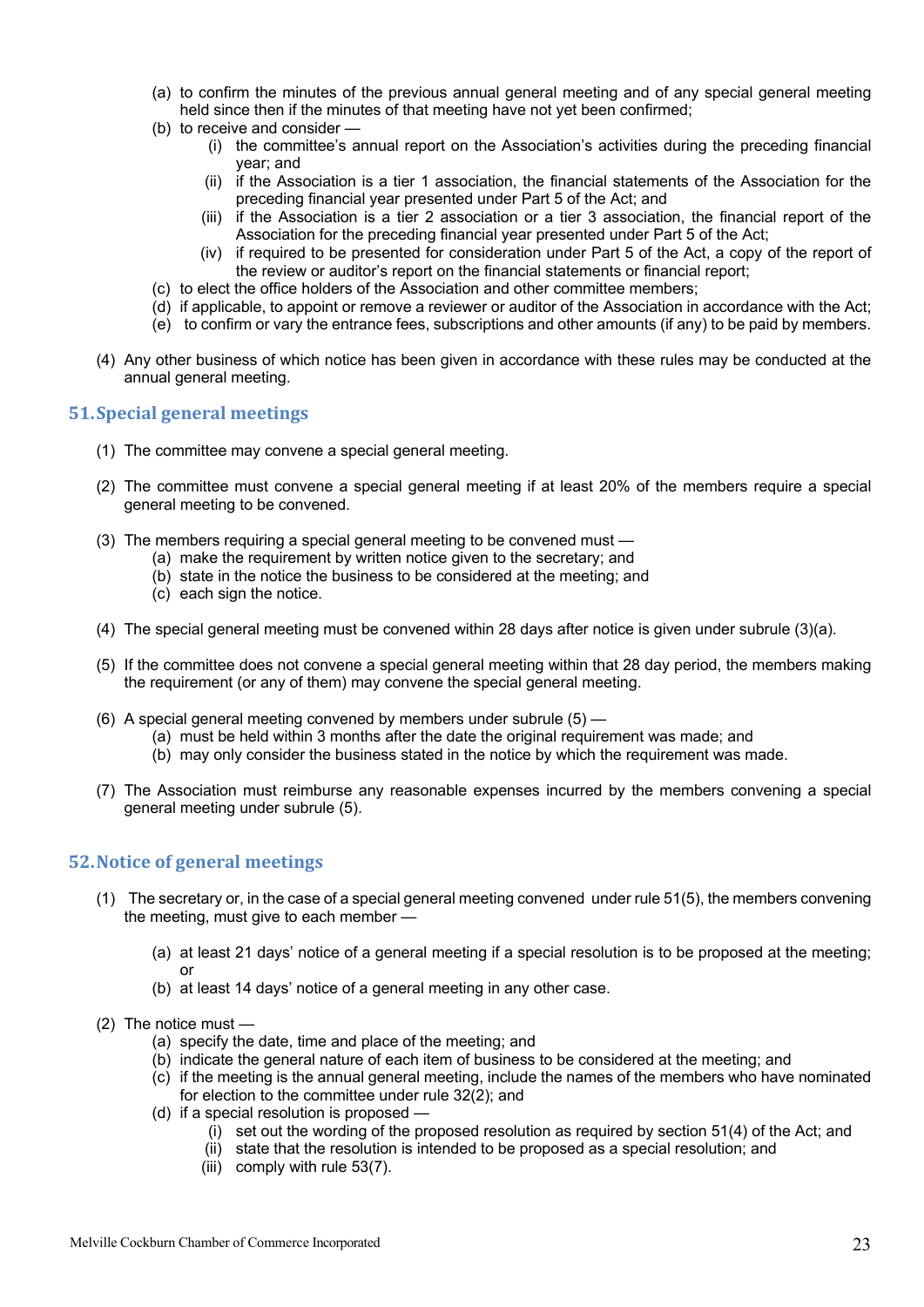#### **53.Proxies**

- (1) Subject to subrule (2), an ordinary member may appoint an individual who is an ordinary member as his or her proxy to vote and speak on his or her behalf at a general meeting.
- (2) An ordinary member may be appointed the proxy for not more than 5 other members.
- (3) The appointment of a proxy must be in writing and signed by the member making the appointment.
- (4) The member appointing the proxy may give specific directions as to how the proxy is to vote on his or her behalf.
- (5) If no instructions are given to the proxy, the proxy may vote on behalf of the member in any matter as the proxy sees fit.
- (6) If the committee has approved a form for the appointment of a proxy, the member may use that form or any other form —
	- (a) that clearly identifies the person appointed as the member's proxy; and
	- (b) that has been signed by the member.
- (7) Notice of a general meeting given to an ordinary member under rule 52 must
	- (a) state that the member may appoint an individual who is an ordinary member as a proxy for the meeting; and
	- (b) include a copy of any form that the committee has approved for the appointment of a proxy.
- (8) A form appointing a proxy must be given to the secretary before the commencement of the general meeting for which the proxy is appointed.
- (9) A form appointing a proxy sent by post or electronically is of no effect unless it is received by the Association not later than 24 hours before the commencement of the meeting.

#### **54. Use of technology to be present at general meetings**

- (1) The presence of a member at a general meeting need not be by attendance in person but may be by that member and each other member at the meeting being simultaneously in contact by telephone or other means of instantaneous communication.
- (2) A member who participates in a general meeting as allowed under subrule (1) is taken to be present at the meeting and, if the member votes at the meeting, the member is taken to have voted in person.

#### **55. Presiding member and quorum for general meetings**

- (1) The president or, in the president's absence, the vice president must preside as president of each general meeting.
- (2) If the president and vice president are absent or are unwilling to act as president of a general meeting, the committee members at the meeting must choose one of them to act as president of the meeting.
- (3) No business is to be conducted at a general meeting unless a quorum is present.
- (4) If a quorum is not present within 30 minutes after the notified commencement time of a general meeting
	- (a) in the case of a special general meeting the meeting lapses; or
	- $(b)$  in the case of the annual general meeting the meeting is adjourned to
		- (i) the same time and day in the following week; and
		- (ii) the same place, unless the president specifies another place at the time of the adjournment or written notice of another place is given to the members before the day to which the meeting is adjourned.
- $(5)$  If
	- (a) a quorum is not present within 30 minutes after the commencement time of an annual general meeting held under subrule (4)(b); and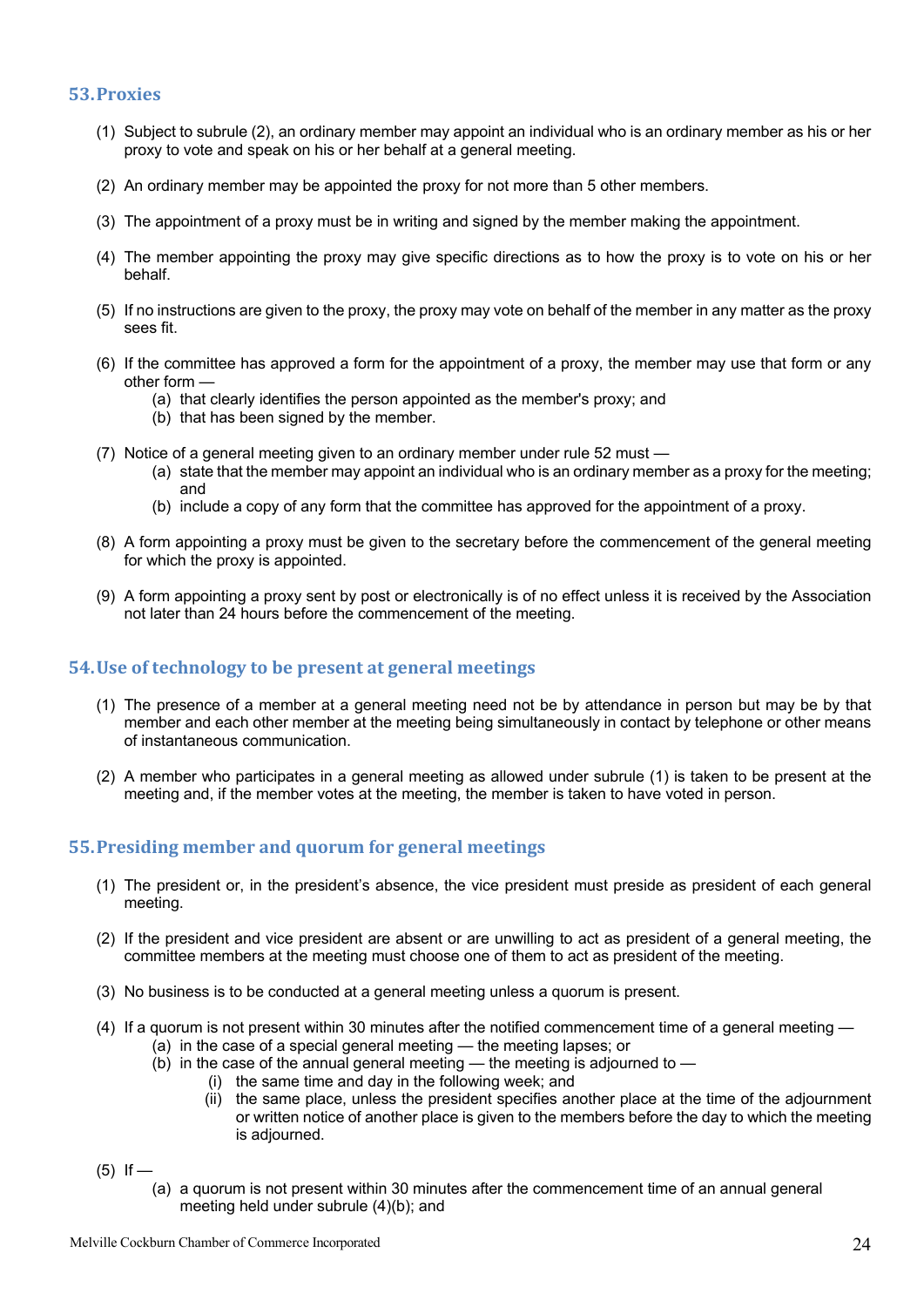(b) at least 2 ordinary members are present at the meeting, those members present are taken to constitute a quorum.

#### **56.Adjournment of general meeting**

- (1) The president of a general meeting at which a quorum is present may, with the consent of a majority of the ordinary members present at the meeting, adjourn the meeting to another time at the same place or at another place.
- (2) Without limiting subrule (1), a meeting may be adjourned
	- (a) if there is insufficient time to deal with the business at hand; or
	- (b) to give the members more time to consider an item of business.
- (3) No business may be conducted on the resumption of an adjourned meeting other than the business that remained unfinished when the meeting was adjourned.
- (4) Notice of the adjournment of a meeting under this rule is not required unless the meeting is adjourned for 14 days or more, in which case notice of the meeting must be given in accordance with rule 52.

#### **57. Voting at general meeting**

- (1) On any question arising at a general meeting
	- (a) subject to subrule (6), each ordinary member has one vote unless the member may also vote on behalf of a body corporate under subrule (2); and
	- (b) ordinary members may vote personally or by proxy.
- (2) An ordinary member that is a body corporate may, in writing, appoint an individual, whether or not the individual is a member, to vote on behalf of the body corporate on any question at a particular general meeting or at any general meeting, as specified in the document by which the appointment is made.
- (3) A copy of the document by which the appointment is made must be given to the secretary before any general meeting to which the appointment applies.
- (4) The appointment has effect until
	- (a) the end of any general meeting to which the appointment applies; or
	- (b) the appointment is revoked by the body corporate and written notice of the revocation is given to the secretary.
- (5) Except in the case of a special resolution, a motion is carried if a majority of the ordinary members present at a general meeting vote in favour of the motion.
- (6) If votes are divided equally on a question, the president of the meeting has a second or casting vote.
- (7) If the question is whether or not to confirm the minutes of a previous general meeting, only members who were present at that meeting may vote.
- (8) For a person to be eligible to vote at a general meeting as an ordinary member, or on behalf of an ordinary member that is a body corporate under subrule (2), the ordinary member —
	- (a) must have been an ordinary member at the time notice of the meeting was given under rule 52; and
	- (b) must have paid any fee or other money payable to the Association by the member.

#### **58. When special resolutions are required**

- (1) A special resolution is required if it is proposed at a general meeting
	- (a) to affiliate the Association with another body; or
	- (b) to request the Commissioner to apply to the State Administrative Tribunal under section 109 of the Act for the appointment of a statutory manager.
- (2) Subrule (1) does not limit the matters in relation to which a special resolution may be proposed.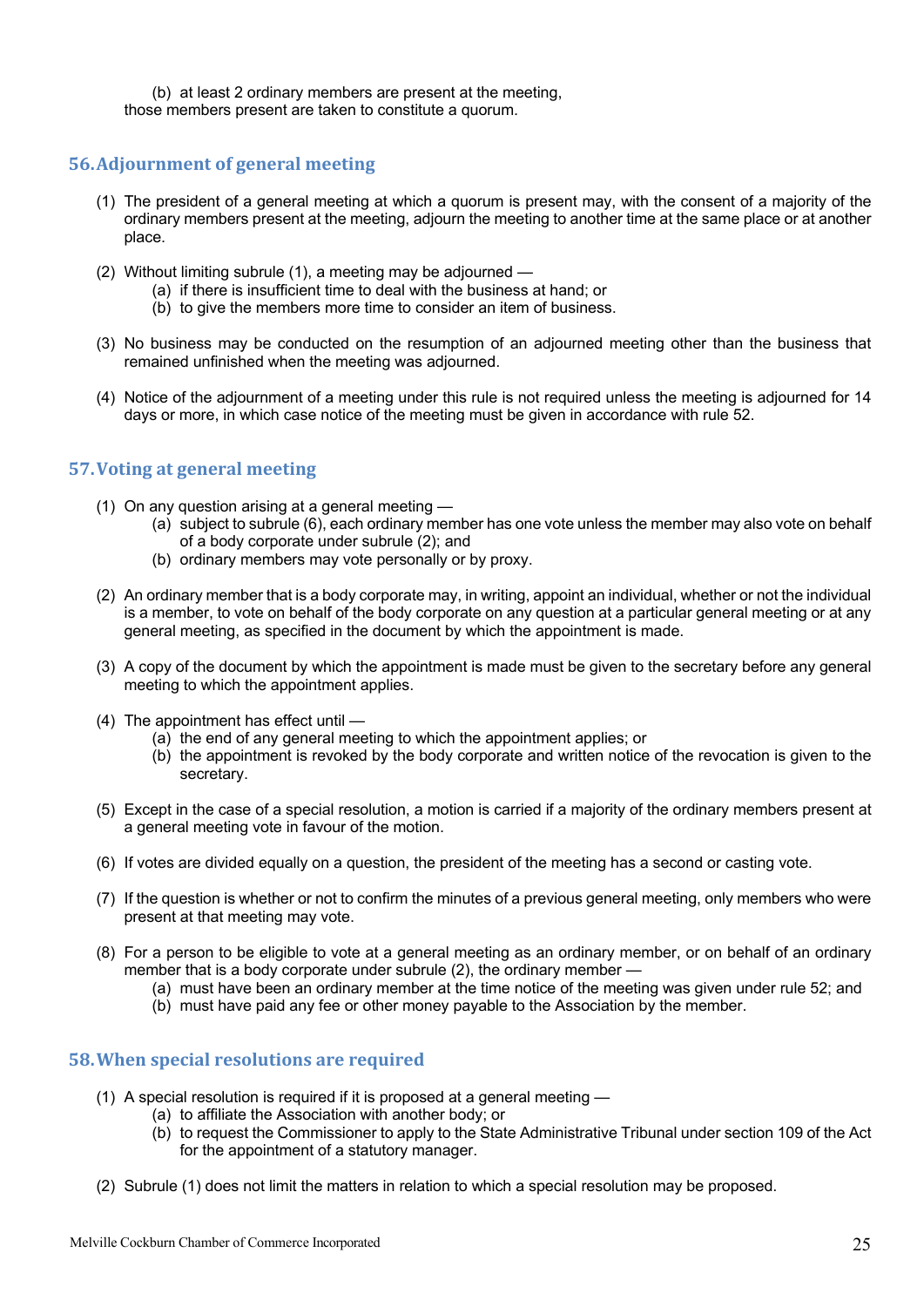#### **59. Determining whether resolution carried**

 $(1)$  In this rule —

*poll* means the process of voting in relation to a matter that is conducted in writing.

- (2) Subject to subrule (4), the president of a general meeting may, on the basis of general agreement or disagreement or by a show of hands, declare that a resolution has been —
	- (a) carried; or
	- (b) carried unanimously; or
	- (c) carried by a particular majority; or
	- (d) lost.
- (3) If the resolution is a special resolution, the declaration under subrule (2) must identify the resolution as a special resolution.
- (4) If a poll is demanded on any question by the president of the meeting or by at least 3 other ordinary members present in person or by proxy —
	- (a) the poll must be taken at the meeting in the manner determined by the president;
	- (b) the president must declare the determination of the resolution on the basis of the poll.
- (5) If a poll is demanded on the election of the president or on a question of an adjournment, the poll must be taken immediately.
- (6) If a poll is demanded on any other question, the poll must be taken before the close of the meeting at a time determined by the president.
- (7) A declaration under subrule (2) or (4) must be entered in the minutes of the meeting, and the entry is, without proof of the voting in relation to the resolution, evidence of how the resolution was determined.

#### **60.Minutes of general meeting**

- (1) The secretary, or a person authorised by the committee from time to time, must take and keep minutes of each general meeting.
- (2) The minutes must record the business considered at the meeting, any resolution on which a vote is taken and the result of the vote.
- (3) In addition, the minutes of each annual general meeting must record
	- (a) the names of the ordinary members attending the meeting; and
	- (b) any proxy forms given to the president of the meeting under rule 53(8); and
	- (c) the financial statements or financial report presented at the meeting, as referred to in rule 50(3)(b)(ii) or (iii); and
	- (d) any report of the review or auditor's report on the financial statements or financial report presented at the meeting, as referred to in rule 50(3)(b)(iv).
- (4) The minutes of a general meeting must be entered in the Association's minute book within 30 days after the meeting is held.
- (5) The president must ensure that the minutes of a general meeting are reviewed and signed as correct by
	- (a) the president of the meeting; or
	- (b) the president of the next general meeting.
- (6) When the minutes of a general meeting have been signed as correct they are, in the absence of evidence to the contrary, taken to be proof that —
	- (a) the meeting to which the minutes relate was duly convened and held; and
	- (b) the matters recorded as having taken place at the meeting took place as recorded; and
	- (c) any election or appointment purportedly made at the meeting was validly made.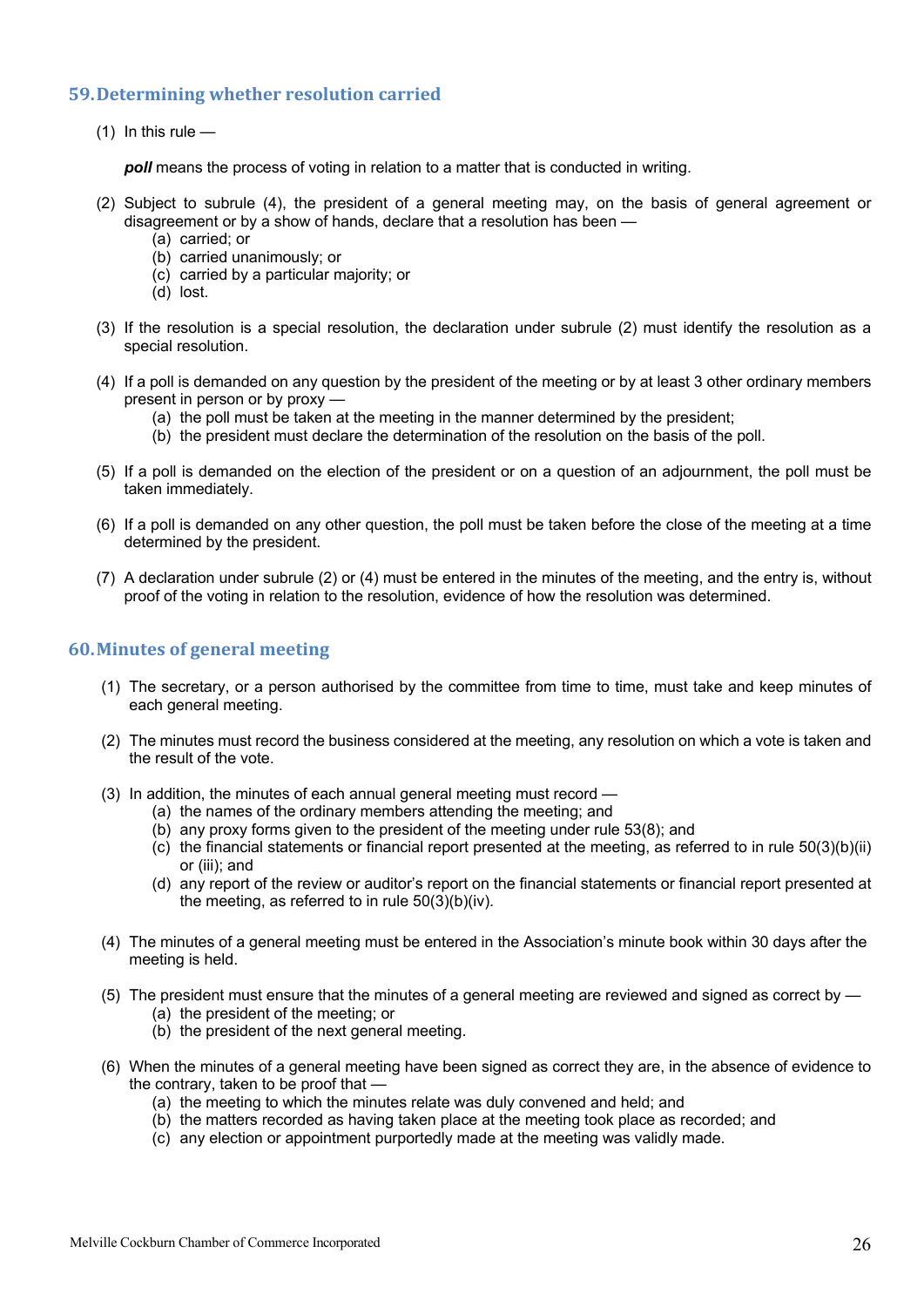#### **PART 7 — FINANCIAL MATTERS**

#### **61.Source of funds**

The funds of the Association may be derived from entrance fees, annual subscriptions, donations, fund-raising activities, grants, interest and any other sources approved by the committee.

#### **62.Control of funds**

- (1) The Association must open an account in the name of the Association with a financial institution from which all expenditure of the Association is made and into which all funds received by the Association are deposited.
- (2) Subject to any restrictions imposed at a general meeting, the committee may approve expenditure on behalf of the Association.
- (3) The committee may authorise the treasurer to expend funds on behalf of the Association up to a specified limit without requiring approval from the committee for each item on which the funds are expended.
- (4) All cheques, drafts, bills of exchange, promissory notes and other negotiable instruments of the Association must be signed by —
	- (a) 2 committee members; or
	- (b) one committee member and a person authorised by the committee.
- (5) All funds of the Association must be deposited into the Association's account within 5 working days after their receipt.

#### **63.Financial statements and financial reports**

- (1) For each financial year, the committee must ensure that the requirements imposed on the Association under Part 5 of the Act relating to the financial statements or financial report of the Association are met.
- (2) Without limiting subrule (1), those requirements include
	- (a) if the Association is a tier 1 association, the preparation of the financial statements; and
	- (b) if the Association is a tier 2 association or tier 3 association, the preparation of the financial report; and
	- (c) if required, the review or auditing of the financial statements or financial report, as applicable; and
	- (d) the presentation to the annual general meeting of the financial statements or financial report, as applicable; and
	- (e) if required, the presentation to the annual general meeting of the copy of the report of the review or auditor's report, as applicable, on the financial statements or financial report.

#### **PART 8 — GENERAL MATTERS**

#### **64.By-laws**

- (1) The Association may, by resolution at a general meeting, make, amend or revoke by-laws.
- (2) By-laws may
	- (a) provide for the rights and obligations that apply to any classes of associate membership approved under rule 8(2); and
	- (b) impose restrictions on the committee's powers, including the power to dispose of the association's assets; and
	- (c) impose requirements relating to the financial reporting and financial accountability of the association and the auditing of the association's accounts; and
	- (d) provide for any other matter the association considers necessary or convenient to be dealt with in the by-laws.
- (3) A by-law is of no effect to the extent that it is inconsistent with the Act, the regulations or these rules.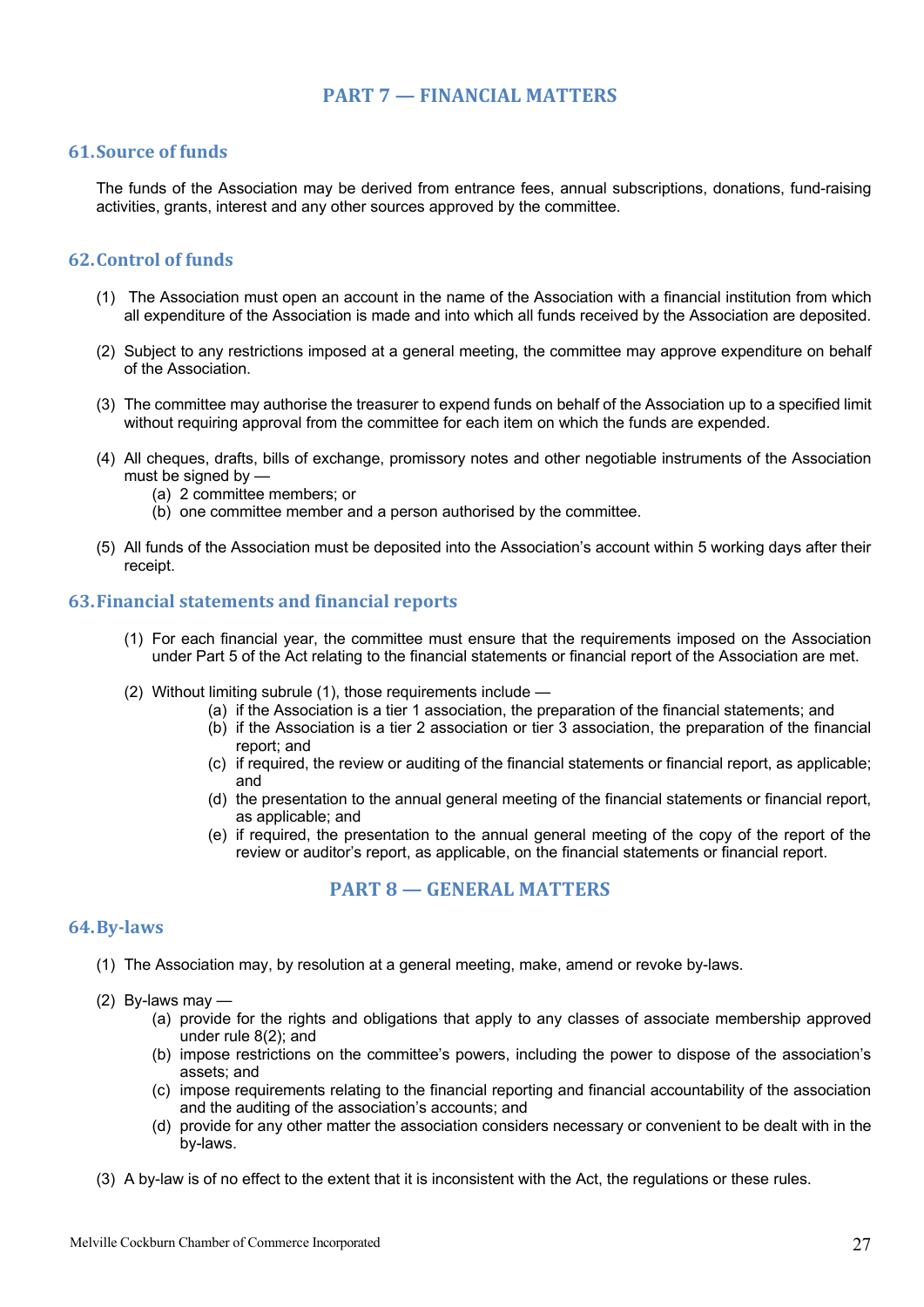- (4) Without limiting subrule (3), a by-law made for the purposes of subrule (2)(c) may only impose requirements on the Association that are additional to, and do not restrict, a requirement imposed on the Association under Part 5 of the Act.
- (5) At the request of a member, the Association must make a copy of the by-laws available for inspection by the member.

#### **65.Executing documents and common seal**

- (1) The Association may execute a document without using a common seal if the document is signed by (a) 2 committee members; or
	- (b) one committee member and a person authorised by the committee.
- (2) If the Association has a common seal
	- (a) the name of the Association must appear in legible characters on the common seal; and
	- (b) a document may only be sealed with the common seal by the authority of the committee and in the presence of —
		- (i) 2 committee members; or
		- (ii) one committee member and a person authorised by the committee,

and each of them is to sign the document to attest that the document was sealed in their presence.

- (3) The secretary must make a written record of each use of the common seal.
- (4) The common seal must be kept in the custody of the secretary or another committee member authorised by the committee.

#### **66.Giving notices to members**

 $(1)$  In this rule —

*recorded means* recorded in the register of members.

- (2) A notice or other document that is to be given to a member under these rules is taken not to have been given to the member unless it is in writing and -
	- (a) delivered by hand to the recorded address of the member; or
	- (b) sent by prepaid post to the recorded postal address of the member; or
	- (c) sent by facsimile or electronic transmission to an appropriate recorded number or recorded electronic address of the member.

#### **67.Custody of books and securities**

- (1) Subject to subrule (2), the books and any securities of the Association must be kept in the secretary's custody or under the secretary's control.
- (2) The financial records and, as applicable, the financial statements or financial reports of the Association must be kept in the treasurer's custody or under the treasurer's control.
- (3) Subrules (1) and (2) have effect except as otherwise decided by the committee.
- (4) The books of the Association must be retained for at least 7 years.

#### **68.Record of office holders**

The record of committee members and other persons authorised to act on behalf of the Association that is required to be maintained under section 58(2) of the Act must be kept in the secretary's custody or under the secretary's control.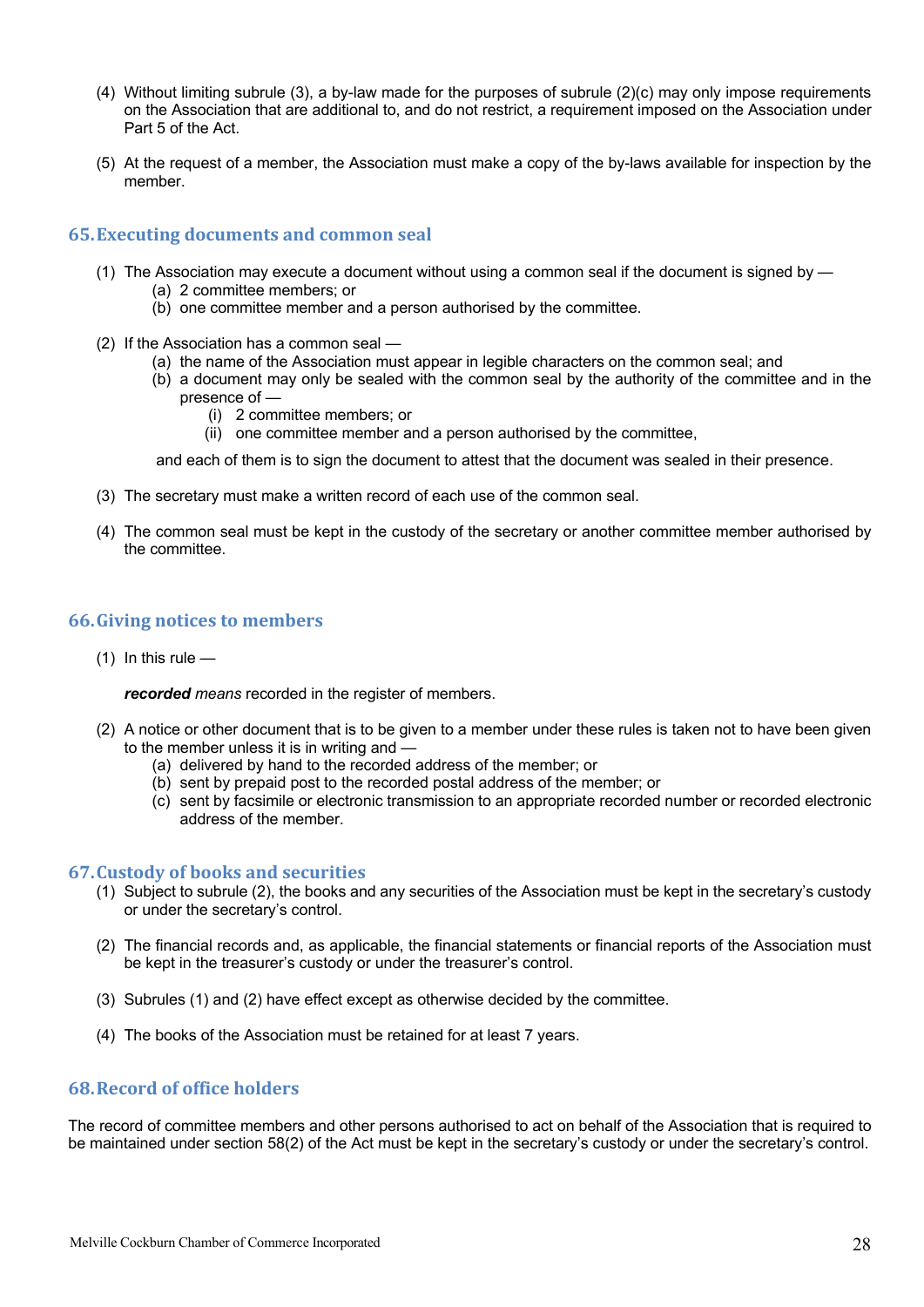#### **69. Inspection of records and documents**

- (1) Subrule (2) applies to a member who wants to inspect
	- (a) the register of members under section 54(1) of the Act; or
	- (b) the record of the names and addresses of committee members, and other persons authorised to act on behalf of the Association, under section 58(3) of the Act; or
	- (c) any other record or document of the association.
- (2) The member must contact the secretary to make the necessary arrangements for the inspection.
- (3) The inspection must be free of charge.
- (4) If the member wants to inspect a document that records the minutes of a committee meeting, the right to inspect that document is subject to any decision the committee has made about minutes of committee meetings generally, or the minutes of a specific committee meeting, being available for inspection by members.
- (5) The member may make a copy of or take an extract from a record or document referred to in subrule (1)(c) but does not have a right to remove the record or document for that purpose.
- (6) The member must not use or disclose information in a record or document referred to in subrule (1)(c) except for a purpose -
	- (a) that is directly connected with the affairs of the Association; or
	- (b) that is related to complying with a requirement of the Act.

#### **70. Publication by committee members of statements about Association business prohibited**

A committee member must not publish, or cause to be published, any statement about the business conducted by the Association at a general meeting or committee meeting unless —

- (a) the committee member has been authorised to do so at a committee meeting; and
- (b) the authority given to the committee member has been recorded in the minutes of the committee meeting at which it was given.

#### **71. Distribution of surplus property on cancellation of incorporation or winding up**

- $(1)$  In this rule —
- *surplus property*, in relation to the Association, means property remaining after satisfaction of
	- (a) the debts and liabilities of the Association; and
	- (b) the costs, charges and expenses of winding up or cancelling the incorporation of the Association,

but does not include books relating to the management of the Association.

(2) On the cancellation of the incorporation or the winding up of the Association, its surplus property must be distributed as determined by special resolution by reference to the persons mentioned in section 24(1) of the Act.

#### **72. Alteration of rules**

If the Association wants to alter or rescind any of these rules, or to make additional rules, the Association may do so only by special resolution and by otherwise complying with Part 3 Division 2 of the Act.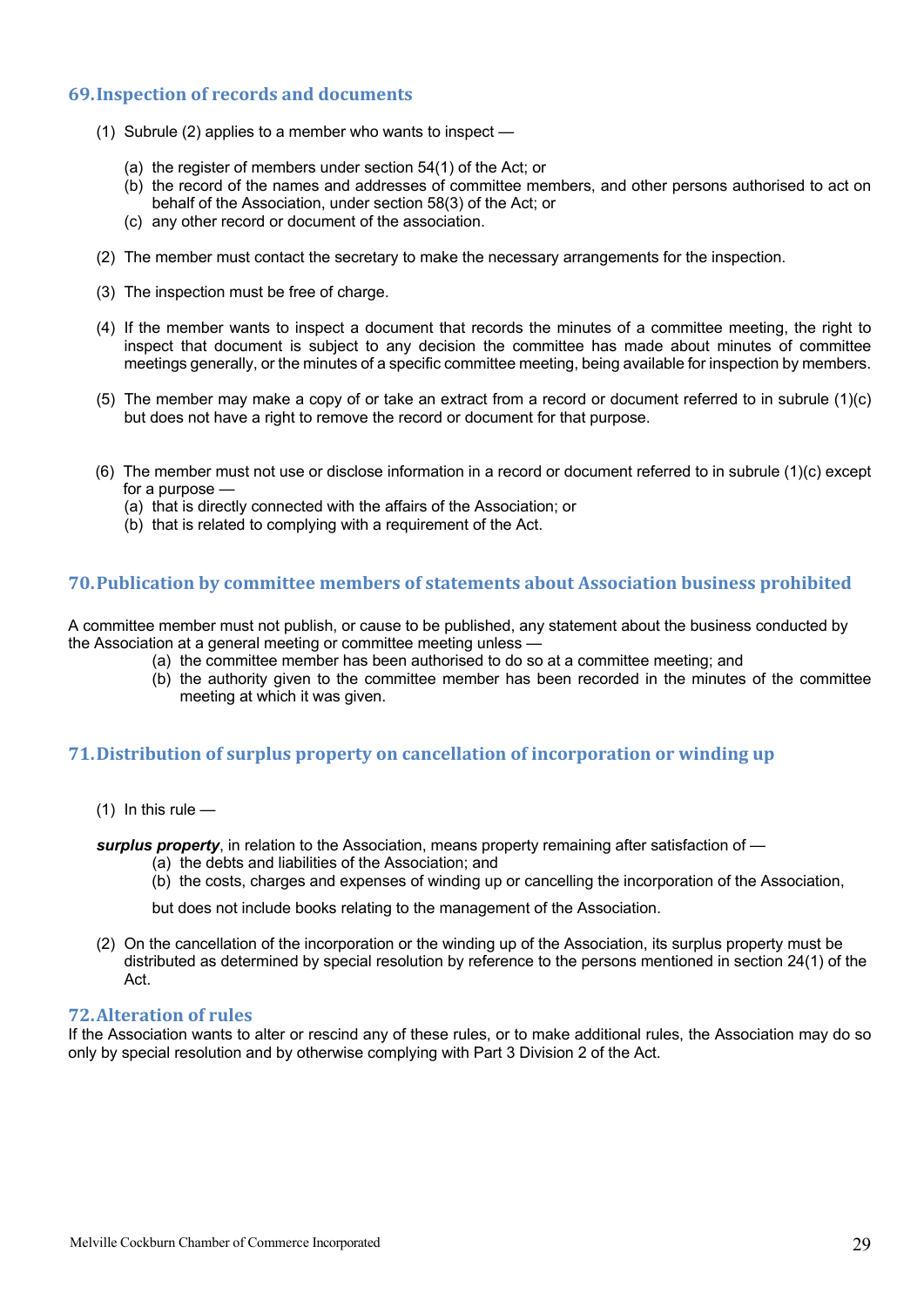## APPENDICES

Melville Cockburn Chamber of Commerce Incorporated 1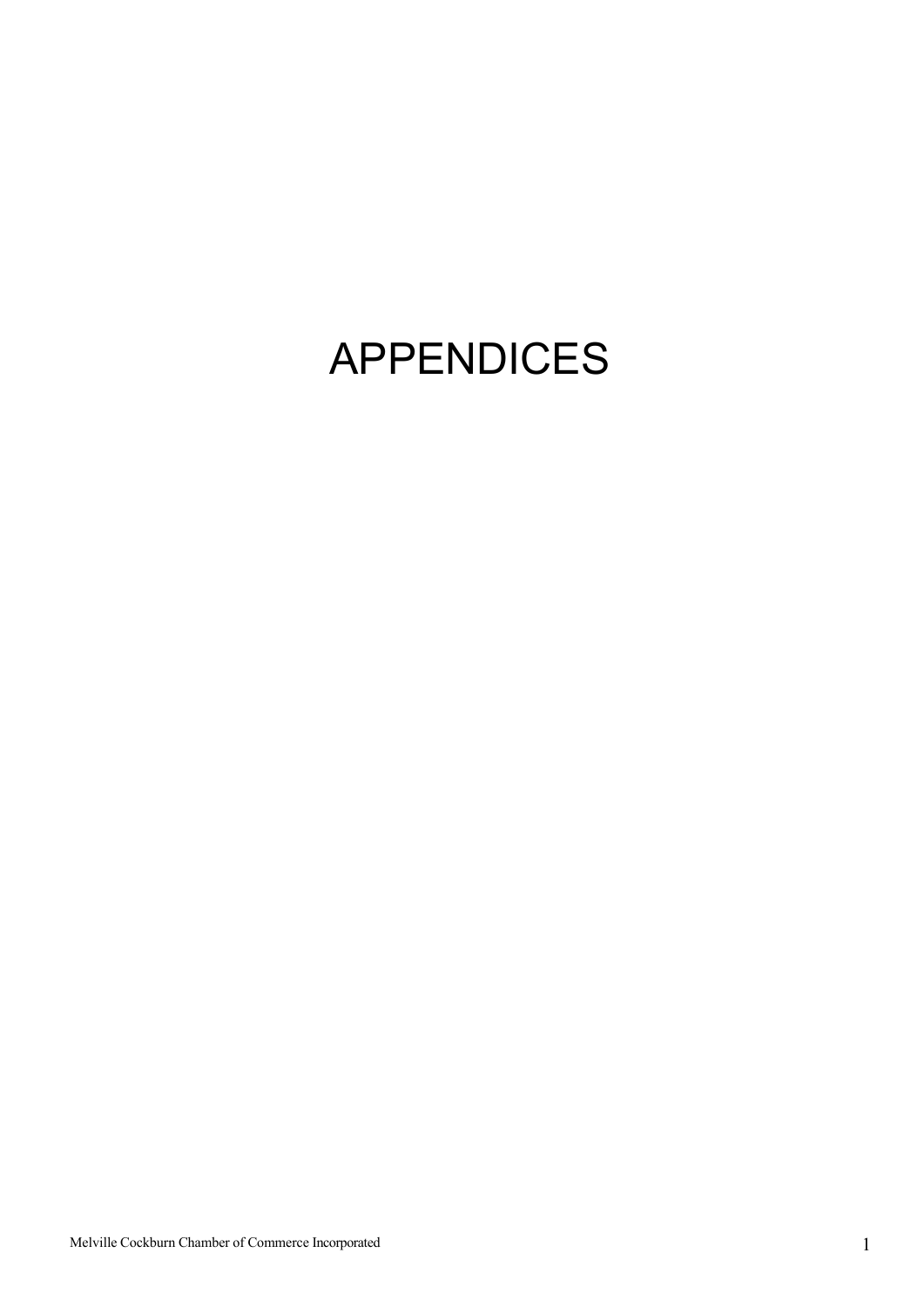### **APPLICATION FOR MEMBERSHIP**

*1. OF AN INCORPORATEDASSOCIATION*

#### **Melville Cockburn Chamber of Commerce Incorporated**

**I,………………………………………………………………………………………***(Insert APPLICANT'S name)*

#### Contact details

…………………………………………………………………………………………………………………………… [insert APPLICANT'S residential, postal address or Email Address - required under section 53.2 of the Associations Incorporation Act(2015)]

apply to become a Member of the above Association. If my application is accepted, I agree to be bound by the Constitution of the Association.

**Signature**:…………………………………………. **Date**:…………………………………………………

#### **Class of membership applied for -**

#### **INFORMATION for APPLICANTS**

- If your application is accepted, your contact details, as provided above, **must** be recorded in a register of Members and be made available to other Members, upon request, under section 54.1 of the *Associations Incorporation Act.(2015)*
- If the obligations under the *Associations Incorporation Act* are not complied with the Association can bewound up.

……………………………………………………………………………………………………………………………

- • You can contact the Association at…………………………………………………………………………………
	- You can access or correct personal information (your name and address) by contacting the Association as indicated above.

#### *OTHER INFORMATION*

- If your application is accepted you are entitled to inspect and make a copy of the register of Members under section 54.1 of the *Associations Incorporation Act (2015)*.
- If your application is accepted you are entitled to inspect and make a copy of the rules (Constitution) of the Association under section 36.1 (a) of the *Associations Incorporation Act (2015)*.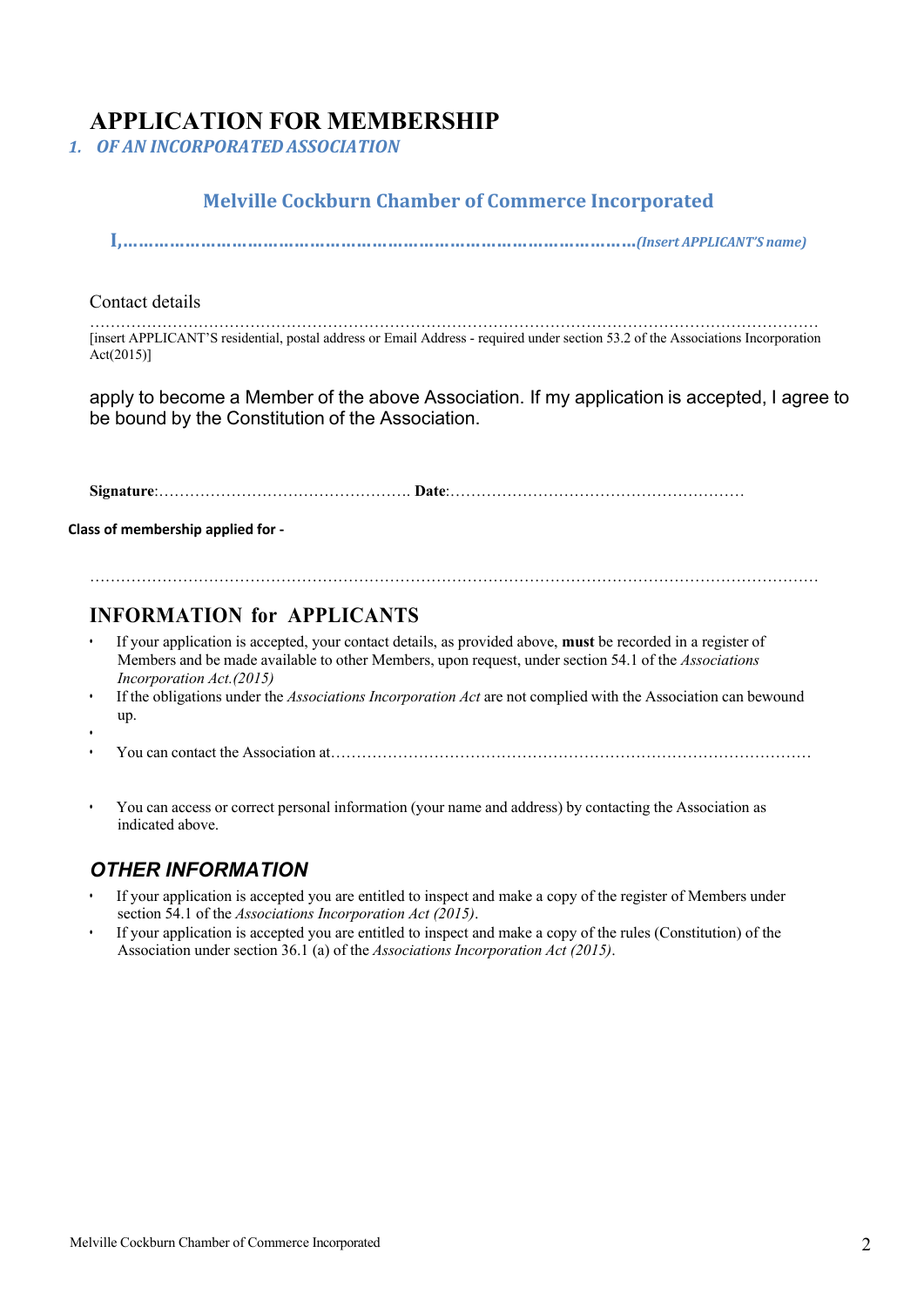#### *2. APPOINTMENTOF CORPORATE MEMBER REPRESENTATIVE*

| (Insert name of CORPORATE MEMBER of the incorporated Association)                |                                         |  |
|----------------------------------------------------------------------------------|-----------------------------------------|--|
|                                                                                  |                                         |  |
|                                                                                  | (Insert date of meeting)                |  |
|                                                                                  |                                         |  |
| (Insert name of REPRESENTATIVE of the above corporate Member)                    |                                         |  |
| represent it at:                                                                 |                                         |  |
| (Tick $\blacksquare$ only <b>ONE</b> of the following)                           |                                         |  |
|                                                                                  |                                         |  |
|                                                                                  | <b>OR</b>                               |  |
| all general meetings of Melville Cockburn Chamber of Commerce Incorporated       |                                         |  |
| <b>WITNESSED/AUTHORISED BY:</b> (if required under the CORPORATE MEMBER'S rules) |                                         |  |
| <b>SIGNATURE:</b>                                                                |                                         |  |
| <b>NAME:</b>                                                                     |                                         |  |
| <b>POSITION:</b>                                                                 |                                         |  |
| DATE:                                                                            |                                         |  |
| <b>SIGNATURE:</b>                                                                |                                         |  |
| <b>NAME:</b>                                                                     |                                         |  |
| <b>POSITION:</b>                                                                 |                                         |  |
| DATE:                                                                            | (Insert CORPORATE MEMBER'S common seal) |  |
|                                                                                  |                                         |  |

*The corporate Member acknowledges that of the a person appointed to represent a Member* which is a body corporate is deemed for all purposes to be a Member until *that appointment is revoked by the body corporate or, in the case of an appointment in respect of a particular general meeting, which appointment is not so revoked, the conclusion of that general meeting.*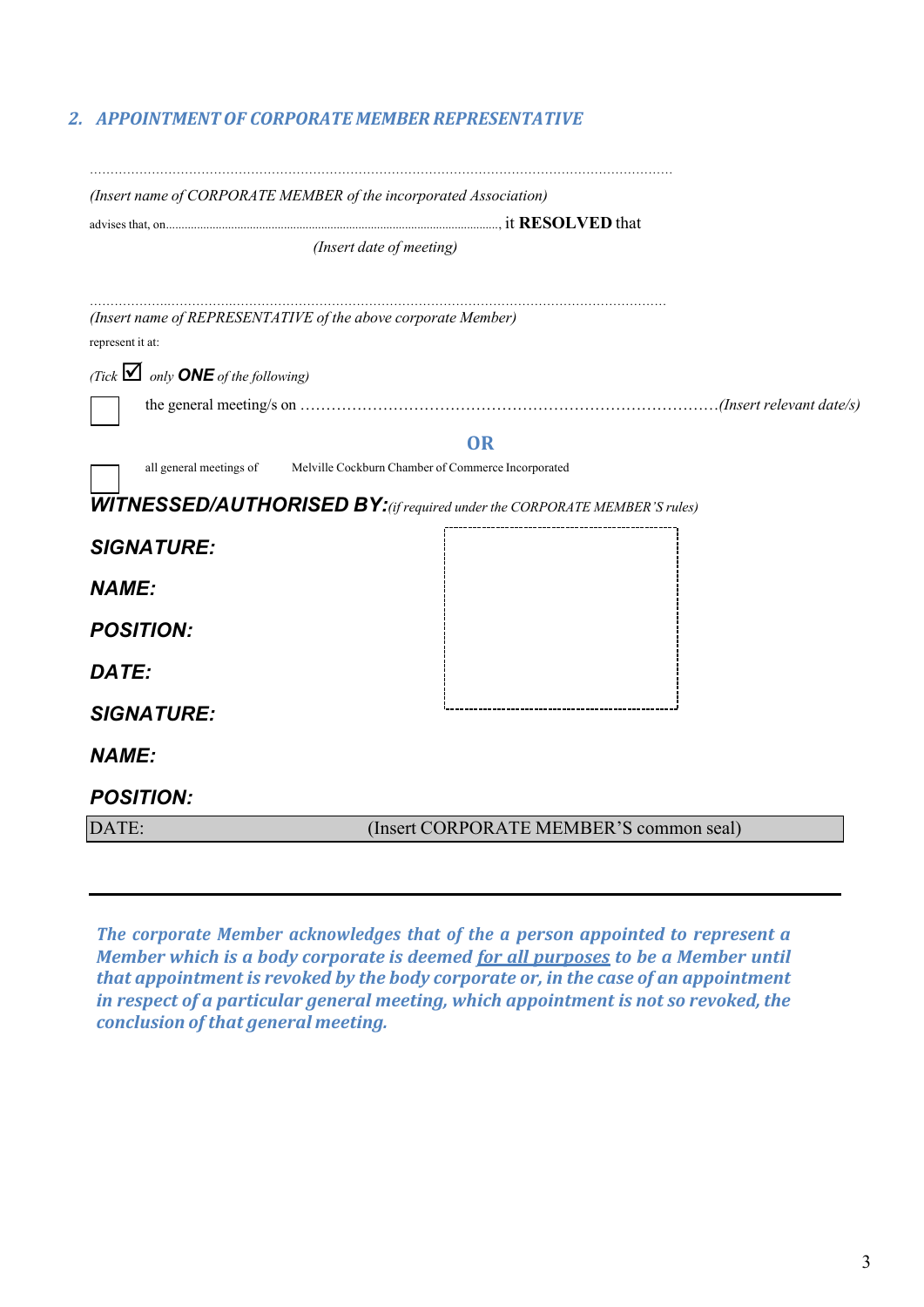## **Appointment of Proxy**

(in accordance with clause 53 of the constitution

| (Insert natural person's name and if applicable as a "corporate body the" MEMBER'S name) |                                                                      |
|------------------------------------------------------------------------------------------|----------------------------------------------------------------------|
|                                                                                          |                                                                      |
| (Insert MEMBER'S contact details)                                                        |                                                                      |
|                                                                                          | being a Member of Melville Cockburn Chamber of Commerce Incorporated |
| 73.APPOINT                                                                               |                                                                      |
| (Insert PROXY'S name)                                                                    |                                                                      |
| who also is a Member of the Association, as my proxy.                                    |                                                                      |
| My proxy is authorised to vote on my behalf:                                             |                                                                      |
| (Tick $\blacksquare$ only <b>ONE</b> of the following)                                   |                                                                      |
|                                                                                          |                                                                      |
| ΟR<br>in relation to the following resolutions and/or nominations                        |                                                                      |
| In favour:                                                                               | Against:                                                             |
|                                                                                          |                                                                      |
|                                                                                          |                                                                      |
| (Insert resolution Nos, brief description or<br>nominees' name/s)                        | (Insert resolution Nos. brief description or<br>nominees' name/s)    |
|                                                                                          |                                                                      |

(of Member appointing Proxy)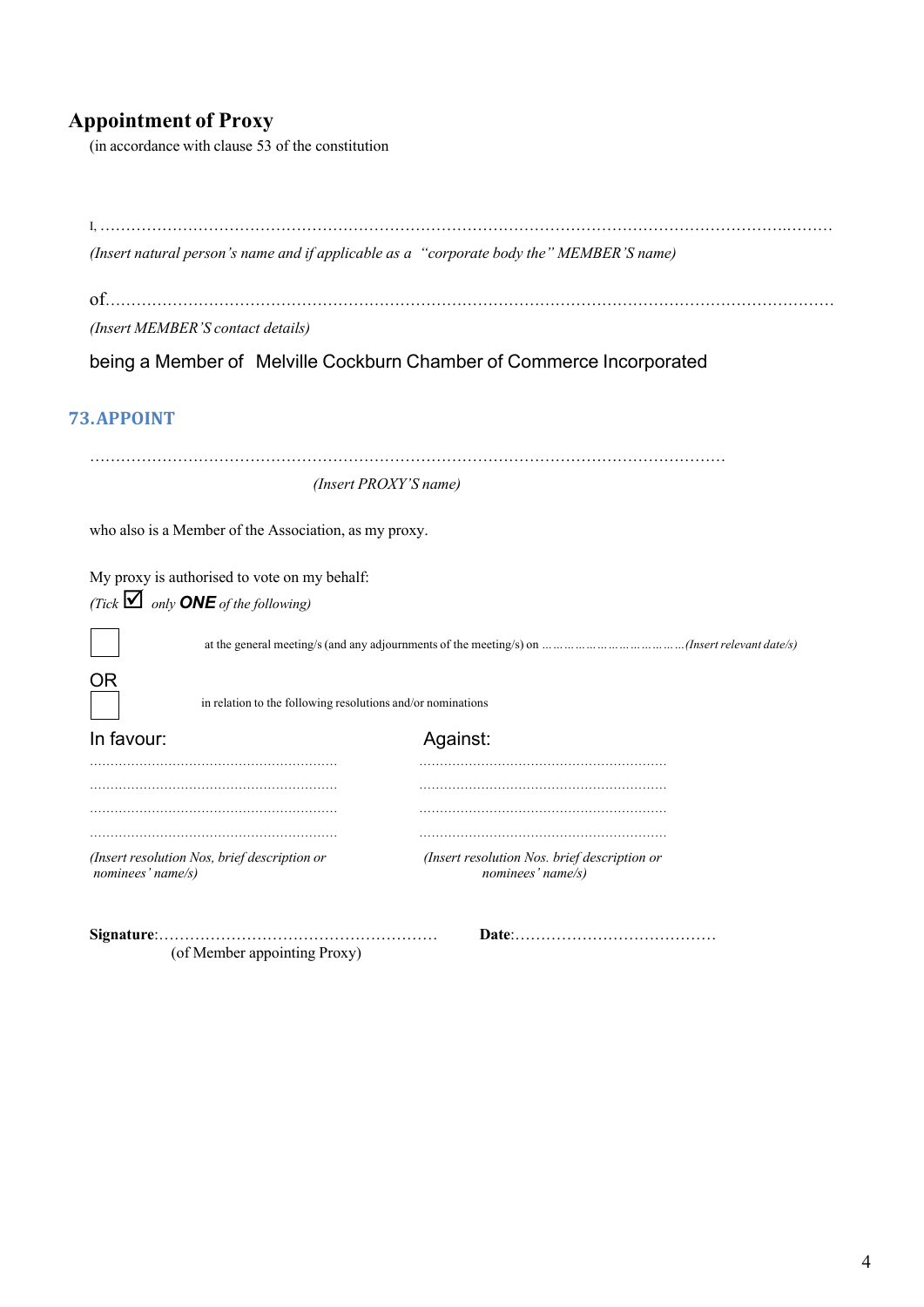#### **NOTICE OF GENERAL MEETING with special resolutions**

#### **Melville Cockburn Chamber of Commerce Incorporated**

is convening a general meeting at which the following resolution/s will be proposed as special resolutions.

The meeting will be held at \_a.m./p.m. on the  $200$  .

The meeting will take place at

#### SPECIAL RESOLUTION/S:

#### Currently rule………states: ……………………………………………………………………………………………………………………………… ……………………………………………………………………………………………………………………………… ……………………………………………………………………………………………………………………………… ……………………………………………………………………………………………………….……………………. It is proposed to alter this clause so that it states as follows: ……………………………………………………………………………………………………………………………………………………………… ………………………………………………………………………………………………………………………………………………….…………..

| Currently rulestates:                                             |  |  |  |  |  |
|-------------------------------------------------------------------|--|--|--|--|--|
|                                                                   |  |  |  |  |  |
|                                                                   |  |  |  |  |  |
| It is proposed to alter this clause so that it states as follows: |  |  |  |  |  |
|                                                                   |  |  |  |  |  |
|                                                                   |  |  |  |  |  |

#### OR

A list of alterations to the Constitution which will be proposed as special resolutions at the meeting isattached.

#### INFORMATION for MEMBERS

- Clause 53 allows for proxy votes. A proxy form is enclosed for you to nominate another Member tovote on your behalf if you cannot attend the meeting.
- Alterations to the Constitution can only be made if supported by 75% of Members voting at the meeting
- or by proxy.

Alterations to the rules only take effect when lodged with the commissioner as defined by section 153 of the of the *Associations Incorporation Act (2015)*.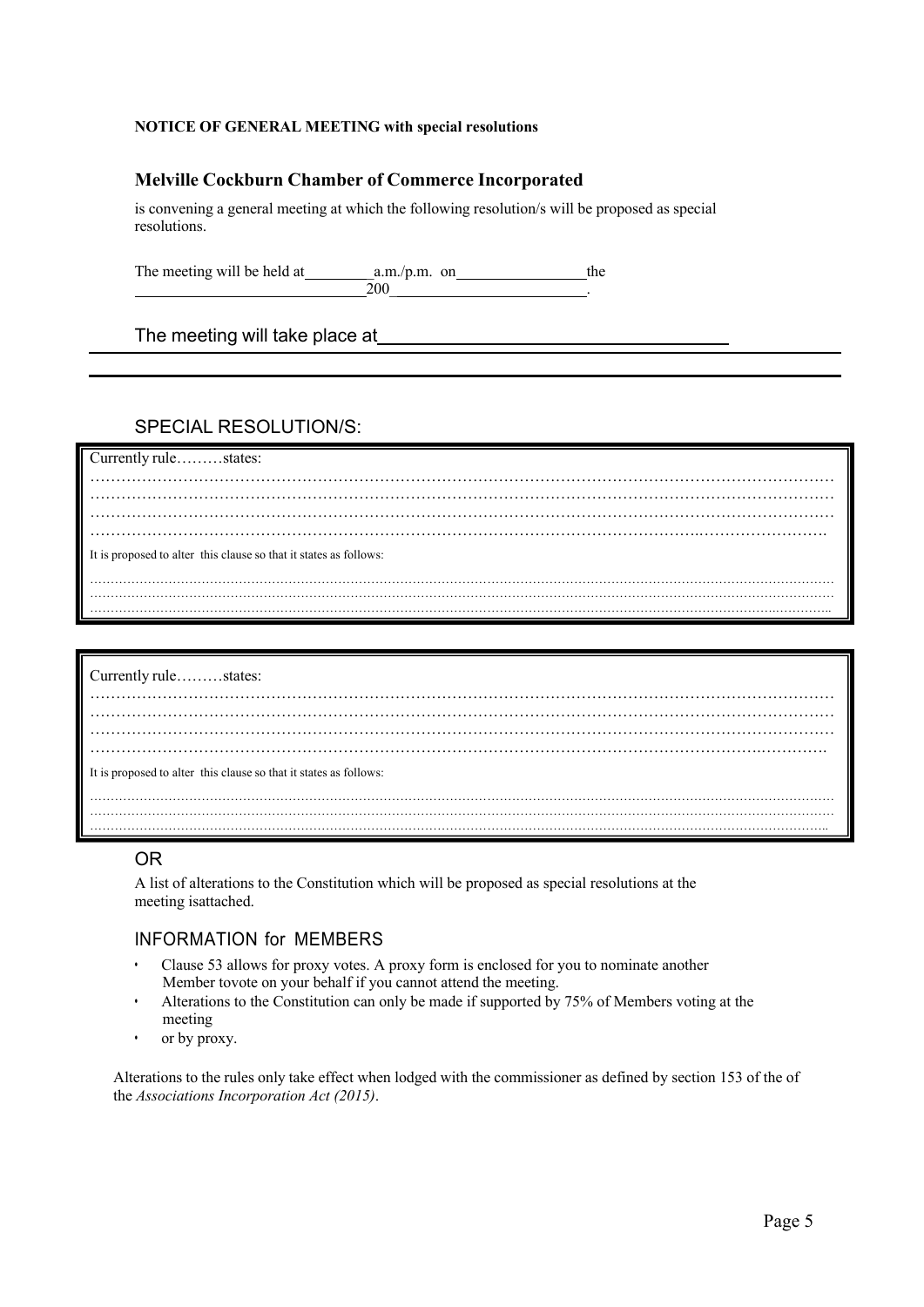#### **NOTICE OF GENERAL MEETING**

#### **Melville Cockburn Chamber of Commerce Incorporated**

is convening a general meeting. The agenda for the general meeting is per attached.

The meeting will be held at  $a.m./p.m.$  on the  $\frac{1}{200}$  .

The meeting will take place at\_

#### INFORMATION for MEMBERS

• Clause 53 allows for proxy votes. A proxy form is enclosed for you to nominate another Member tovote on your behalf if you cannot attend the meeting.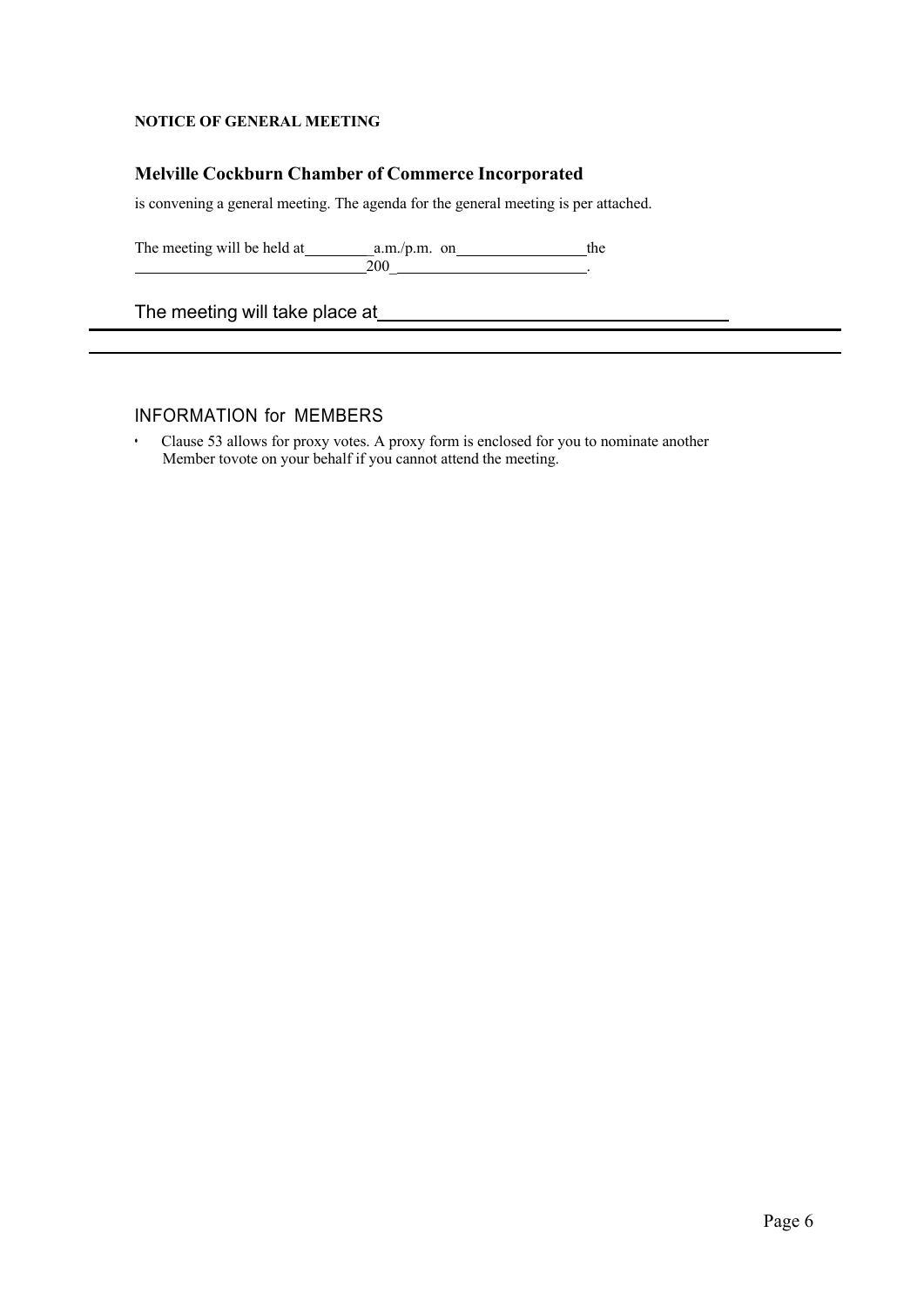# MELVILLE COCKBURN CHAMBER OF COMMERCE

## **MCCC Board Nomination Form**

Under the MCCC Constitution each year the MCCC holds an Annual General Meeting or AGM in October of each year. All fully 'paid up' members of the MCCC are able to submit a nomination form for consideration of a board position. All MCCC Members also have voting rights and are invited to attend the AGM. The MCCC board requires the office holders of the Association; and at least one ordinary committee member. Board Members are as follows:

- § **President**
- § **Vice President**
- § **Secretary**
- § **Treasurer**
- § **At least one Ordinary Committee Member**

Being a member of the MCCC Board is an important and time-consuming obligation. On average, the duties of each Board member take approximately  $6 - 10$  hours per month. It is a requirement to attend a meeting each month from 4.30 – 5.30pm, followed by a networking event from  $5.30 - 7.30$ pm. MCCC hosts up to 10 functions a year, and it is a requirement for Board members to attend, assist and support each function. Serving on the MCCC Board does have a fantastic payback of great networking and the enjoyment of working with a wonderful team of like-minded local business professionals.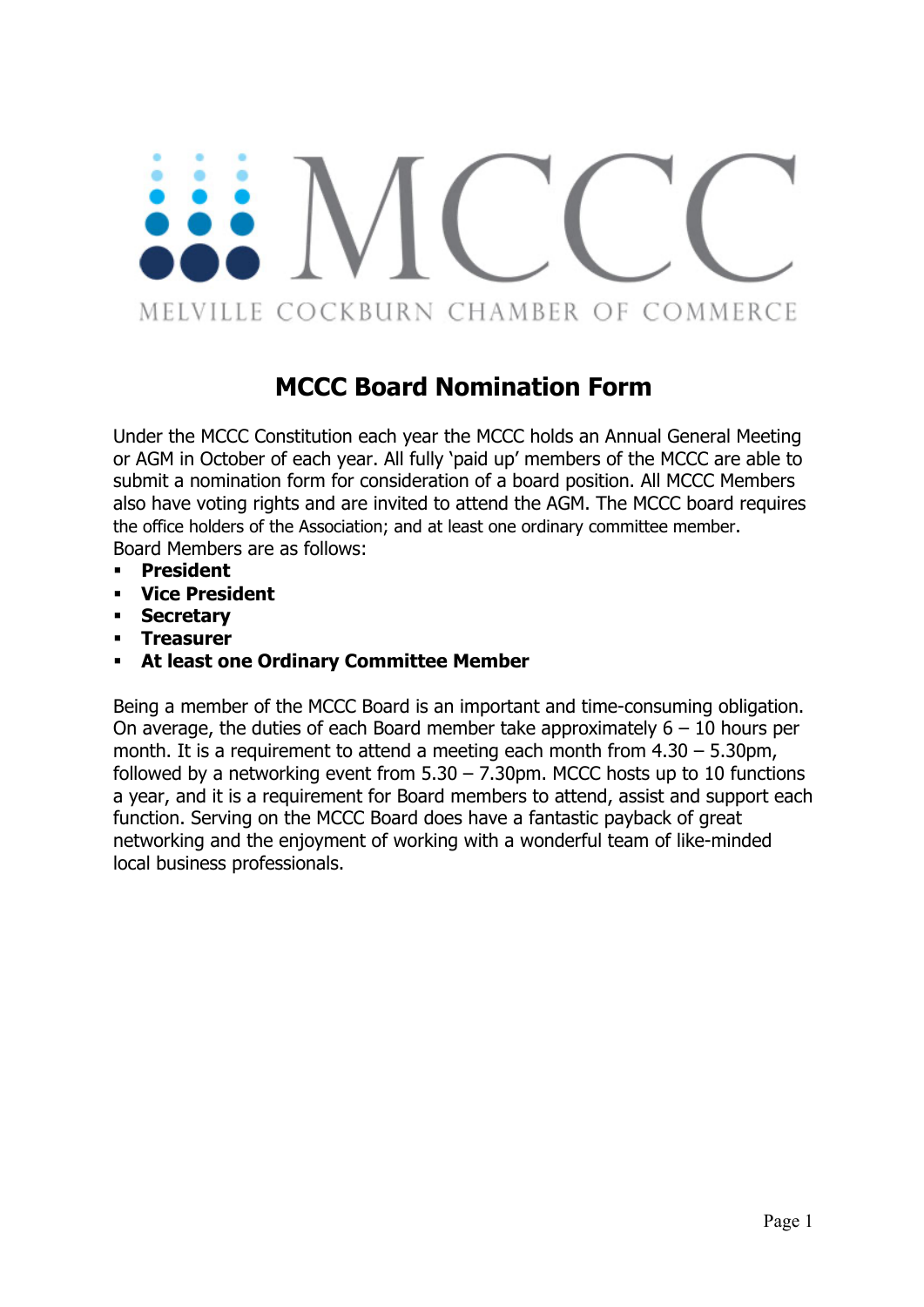#### **NOMINEE PERSONAL DETAILS:**

| Is this a Self-Nomination?<br><b>YES</b><br><b>NO</b>                                    |                                                                                                                 |  |                                                           |                          |                                                                                                                                                                                                                                |  |  |  |
|------------------------------------------------------------------------------------------|-----------------------------------------------------------------------------------------------------------------|--|-----------------------------------------------------------|--------------------------|--------------------------------------------------------------------------------------------------------------------------------------------------------------------------------------------------------------------------------|--|--|--|
|                                                                                          | Title (Mr/Mrs/Ms): First Name:                                                                                  |  |                                                           |                          | Surname: explorer and the set of the set of the set of the set of the set of the set of the set of the set of the set of the set of the set of the set of the set of the set of the set of the set of the set of the set of th |  |  |  |
| <b>Contact Details:</b>                                                                  |                                                                                                                 |  |                                                           |                          |                                                                                                                                                                                                                                |  |  |  |
| Telephone (Private): ____________________<br>Telephone (Business): Telephone (Business): |                                                                                                                 |  |                                                           |                          |                                                                                                                                                                                                                                |  |  |  |
|                                                                                          | Email: 2008. 2009. 2009. 2010. 2012. 2013. 2014. 2015. 2016. 2017. 2018. 2019. 2019. 2019. 2019. 2019. 2019. 20 |  |                                                           |                          |                                                                                                                                                                                                                                |  |  |  |
| <b>Position:</b> President                                                               | Treasurer                                                                                                       |  | <b>Vice President</b><br><b>Ordinary Committee Member</b> | Secretary                |                                                                                                                                                                                                                                |  |  |  |
|                                                                                          | <b>Skill Sets: Strategic planning</b><br>Photographer<br>Other                                                  |  | Finance<br>Social Media                                   | Marketing/PR<br>Training | Website/Tech                                                                                                                                                                                                                   |  |  |  |

**I declare that I am aware of the rules for eligibility under the Associations Incorporation Act 2015 and I confirm by signing this form that I am eligible to hold the position.**

#### **BASIS OF NOMINATION**

- **1. What is the reason or interest for this nomination?**
- **2. What particular contribution do you believe you/above nominee can make to the ongoing success of MCCC and the Board?**
- **3. Nominee's Occupation**
- **4. Relevant Professional Background - Qualifications and Experience**
- **5. Please include or attach any relevant information which may support your / nominee's application (e.g. Resume, Certification etc.)**

*I* declare that the above is true and correct and that *I* have not knowingly provided false or *misleading information.*

**Signed:** \_\_\_\_\_\_\_\_\_\_\_\_\_\_\_\_\_\_\_\_\_\_\_\_\_\_\_\_\_\_\_ **Dated:** \_\_\_\_\_\_\_\_\_\_\_\_\_\_\_\_\_\_\_\_\_

Nominated by:<br>
(Please ask a Member to sign)

**Nominated by:** \_\_\_\_\_\_\_\_\_\_\_\_\_\_\_\_\_\_\_\_\_\_\_\_\_ **Dated:** \_\_\_\_\_\_\_\_\_\_\_\_\_\_\_\_\_\_\_\_\_

**Please email completed Form to monique@mccc.org.au**